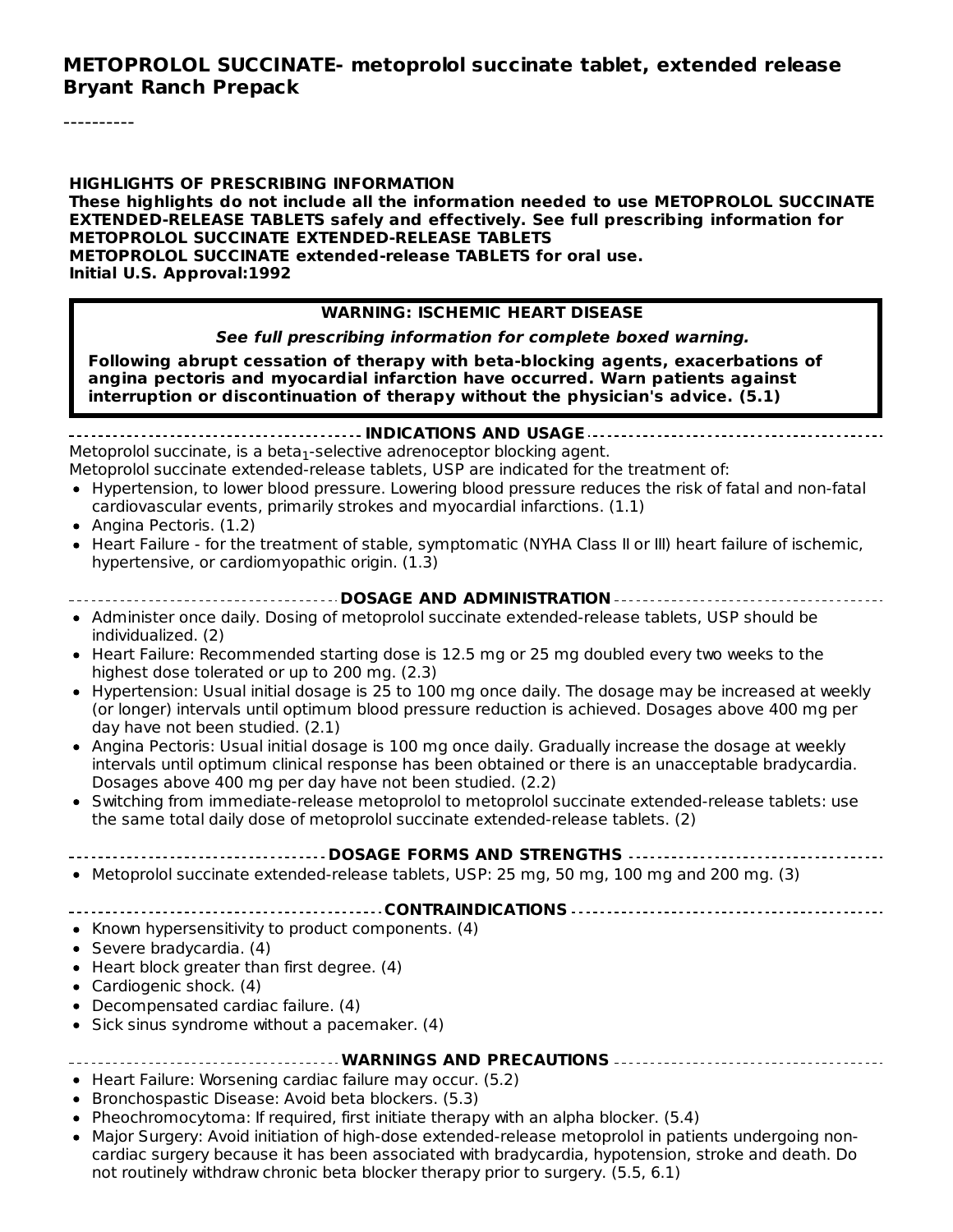- Diabetes and Hypoglycemia: May mask tachycardia occurring with hypoglycemia. (5.6)
- Patients with Hepatic Impairment: (5.7)
- Thyrotoxicosis: Abrupt withdrawal in patients with thyrotoxicosis might precipitate a thyroid storm. (5.8)
- Anaphylactic Reactions: Patients may be unresponsive to the usual doses of epinephrine used to treat allergic reaction. (5.9)
- Peripheral Vascular Disease: Can aggravate symptoms of arterial insufficiency. (5.10)
- Calcium Channel Blockers: Because of significant inotropic and chronotropic effects in patients treated with beta-blockers and calcium channel blockers of the verapamil and diltiazem type, caution should be exercised in patients treated with these agents concomitantly. (5.11)
- **ADVERSE REACTIONS**
- Most common adverse reactions: tiredness, dizziness, depression, shortness of breath, bradycardia, hypotension, diarrhea, pruritus, rash. (6.1)

#### **To report SUSPECTED ADVERSE REACTIONS, contact Ingenus Pharmaceuticals LLC Toll-Free at 1-877-748-1970 or FDA at 1-800-FDA-1088 or** www.fda.gov/medwatch**.**

- **DRUG INTERACTIONS**
- Catecholamine-depleting drugs may have an additive effect when given with beta-blocking agents. (7.1)
- CYP2D6 Inhibitors are likely to increase metoprolol concentration. (7.2)
- Concomitant use of glycosides, clonidine, and diltiazem and verapamil with beta-blockers can increase the risk of bradycardia. (7.3)
- Beta-blockers including metoprolol, may exacerbate the rebound hypertension that can follow the  $\bullet$ withdrawal of clonidine. (7.3)

**USE IN SPECIFIC POPULATIONS**

- Pregnancy: There are no adequate and well-controlled studies in pregnant women. Use this drug during pregnancy only if clearly needed. (8.1)
- Nursing Mothers: Consider possible infant exposure. (8.3)
- Pediatrics: Safety and effectiveness have not been established in patients  $<$  6 years of age. (8.4)
- Geriatrics: No notable difference in efficacy or safety vs. younger patients. (8.5)
- Hepatic Impairment: Consider initiating metoprolol succinate extended-release tablet therapy at low doses and gradually increase dosage to optimize therapy, while monitoring closely for adverse events. (8.6)

#### **See 17 for PATIENT COUNSELING INFORMATION.**

**Revised: 2/2018**

#### **FULL PRESCRIBING INFORMATION: CONTENTS\* WARNING: ISCHEMIC HEART DISEASE: 1 INDICATIONS AND USAGE**

- 1.1 Hypertension
- 1.2 Angina Pectoris
- 1.3 Heart Failure

#### **2 DOSAGE AND ADMINISTRATION**

- 2.1 Hypertension
- 2.2 Angina Pectoris
- 2.3 Heart Failure

#### **3 DOSAGE FORMS AND STRENGTHS**

#### **4 CONTRAINDICATIONS**

#### **5 WARNINGS AND PRECAUTIONS**

- 5.1 Ischemic Heart Disease
- 5.2 Heart Failure
- 5.3 Bronchospastic Disease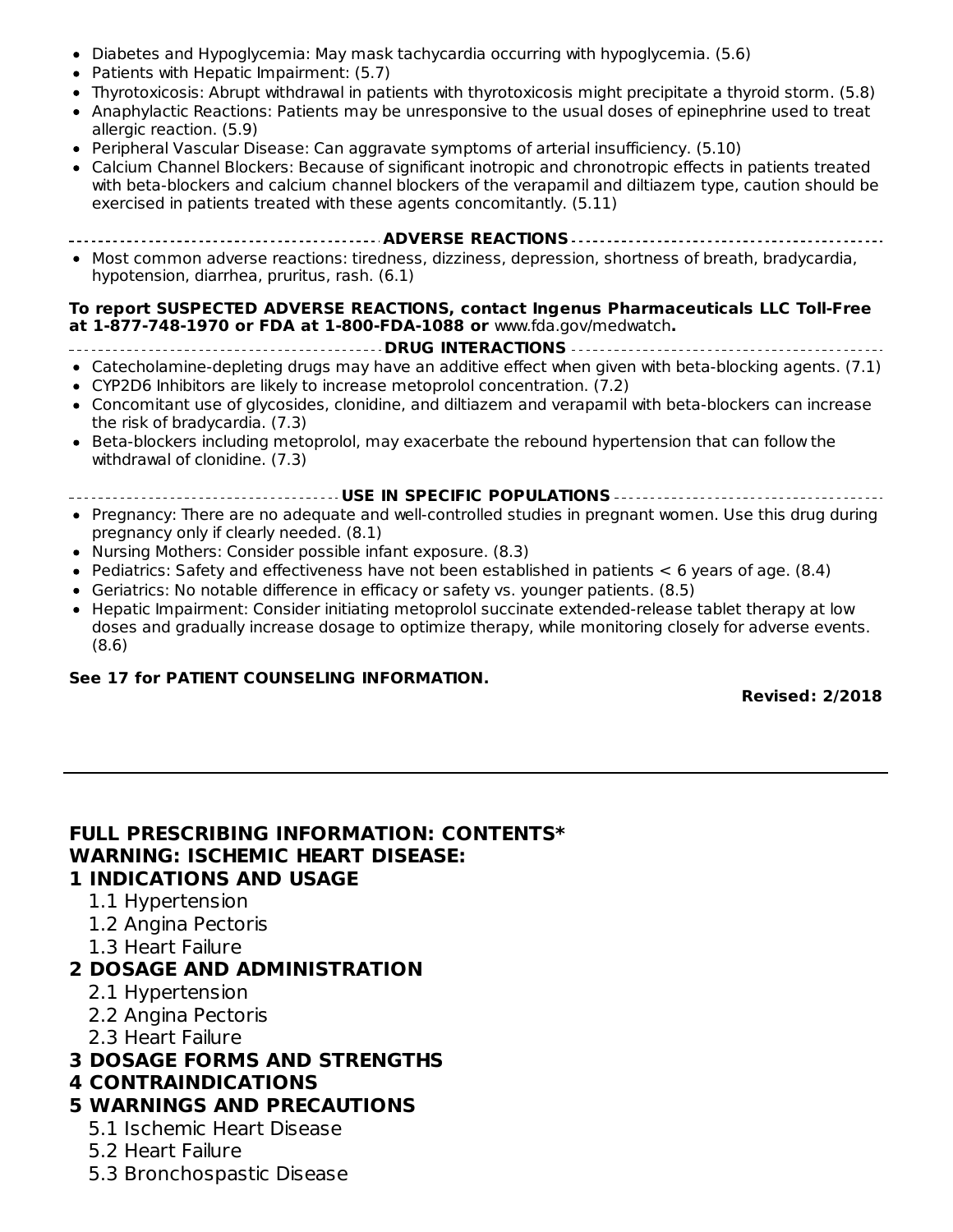- 5.4 Pheochromocytoma
- 5.5 Major Surgery
- 5.6 Diabetes and Hypoglycemia
- 5.7 Hepatic Impairment
- 5.8 Thyrotoxicosis
- 5.9 Anaphylactic Reaction
- 5.10 Peripheral Vascular Disease
- 5.11 Calcium Channel Blockers

# **6 ADVERSE REACTIONS**

- 6.1 Clinical Trials Experience
- 6.2 Post-Marketing Experience
- 6.3 Laboratory Test Findings

## **7 DRUG INTERACTIONS**

- 7.1 Catecholamine Depleting Drugs
- 7.2 CYP2D6 Inhibitors
- 7.3 Digitalis, Clonidine, and Calcium Channel Blockers

# **8 USE IN SPECIFIC POPULATIONS**

- 8.1 Pregnancy
- 8.3 Nursing Mothers
- 8.4 Pediatric Use
- 8.5 Geriatric Use
- 8.6 Hepatic Impairment
- 8.7 Renal Impairment

# **10 OVERDOSAGE**

# **11 DESCRIPTION**

# **12 CLINICAL PHARMACOLOGY**

- 12.1 Mechanism of Action
- 12.2 Pharmacodynamics
- 12.3 Pharmacokinetics

# **13 NONCLINICAL TOXICOLOGY**

13.1 CARCINOGENESIS & MUTAGENESIS & IMPAIRMENT OF FERTILITY

# **14 CLINICAL STUDIES**

- 14.1 Angina Pectoris
- 14.2 Heart Failure

## **15 REFERENCES**

# **16 HOW SUPPLIED/STORAGE AND HANDLING**

## **17 PATIENT COUNSELING INFORMATION**

\* Sections or subsections omitted from the full prescribing information are not listed.

## **FULL PRESCRIBING INFORMATION**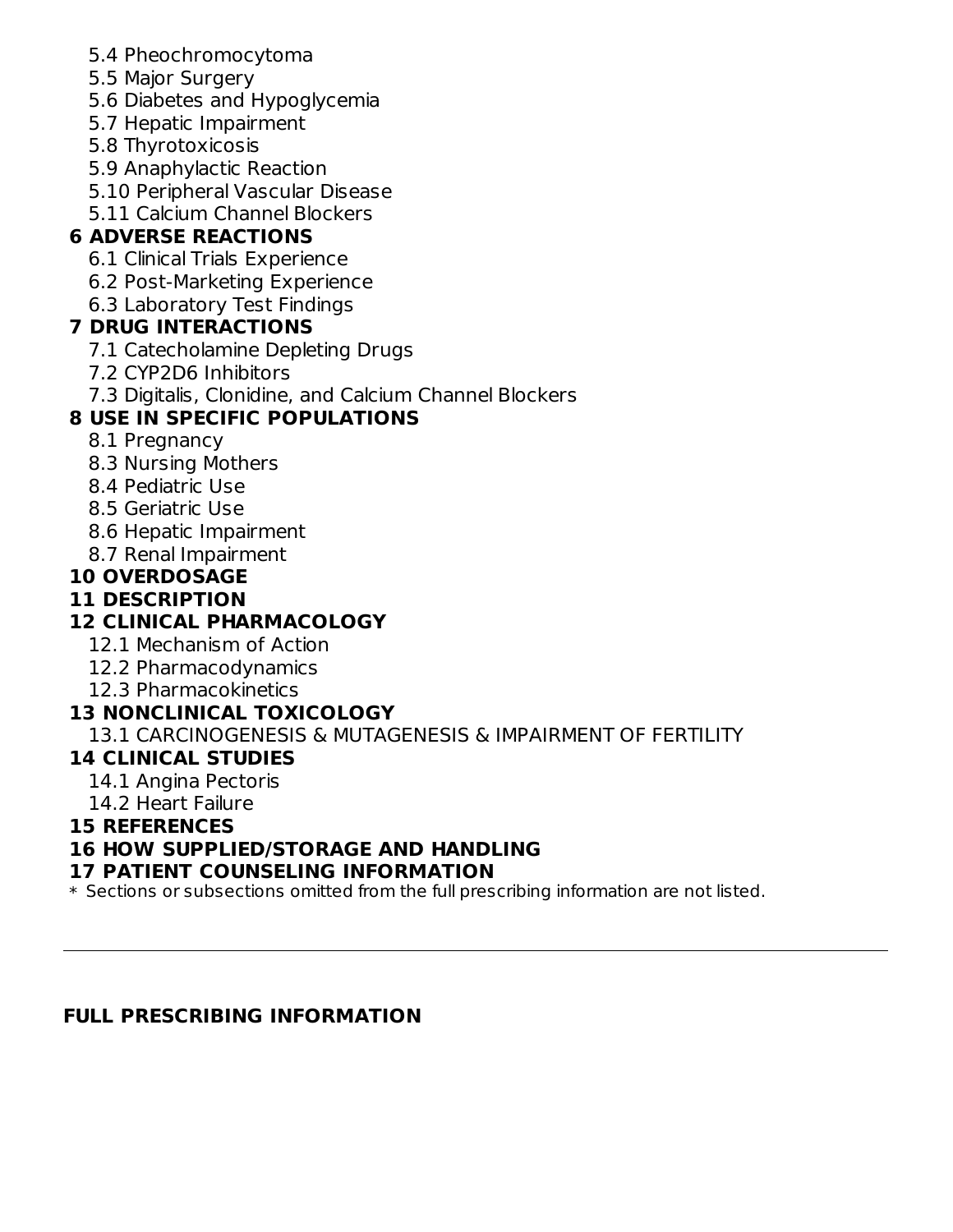#### **WARNING: ISCHEMIC HEART DISEASE:**

**Following abrupt cessation of therapy with certain beta-blocking agents, exacerbations of angina pectoris and, in some cases, myocardial infarction have occurred. When discontinuing chronically administered metoprolol succinate extended-release tablets, particularly in patients with ischemic heart disease, the dosage should be gradually reduced over a period of 1 - 2 weeks and the patient should be carefully monitored. If angina markedly worsens or acute coronary insufficiency develops, metoprolol succinate extended-release tablet administration should be reinstated promptly, at least temporarily, and other measures appropriate for the management of unstable angina should be taken. Warn patients against interruption or discontinuation of therapy without the physician's advice. Because coronary artery disease is common and may be unrecognized, it may be prudent not to discontinue metoprolol succinate extended-release tablet therapy abruptly even in patients treated only for hypertension (5.1).**

## **1 INDICATIONS AND USAGE**

#### **1.1 Hypertension**

Metoprolol succinate extended-release tablets are indicated for the treatment of hypertension, to lower blood pressure. Lowering blood pressure lowers the risk of fatal and non-fatal cardiovascular events, primarily strokes and myocardial infarctions. These benefits have been seen in controlled trials of antihypertensive drugs from a wide variety of pharmacologic classes including metoprolol.

Control of high blood pressure should be part of comprehensive cardiovascular risk management, including, as appropriate, lipid control, diabetes management, antithrombotic therapy, smoking cessation, exercise, and limited sodium intake. Many patients will require more than 1 drug to achieve blood pressure goals. For specific advice on goals and management, see published guidelines, such as those of the National High Blood Pressure Education Program's Joint National Committee on Prevention, Detection, Evaluation, and Treatment of High Blood Pressure (JNC).

Numerous antihypertensive drugs, from a variety of pharmacologic classes and with different mechanisms of action, have been shown in randomized controlled trials to reduce cardiovascular morbidity and mortality, and it can be concluded that it is blood pressure reduction, and not some other pharmacologic property of the drugs, that is largely responsible for those benefits. The largest and most consistent cardiovascular outcome benefit has been a reduction in the risk of stroke, but reductions in myocardial infarction and cardiovascular mortality also have been seen regularly.

Elevated systolic or diastolic pressure causes increased cardiovascular risk, and the absolute risk increase per mmHg is greater at higher blood pressures, so that even modest reductions of severe hypertension can provide substantial benefit. Relative risk reduction from blood pressure reduction is similar across populations with varying absolute risk, so the absolute benefit is greater in patients who are at higher risk independent of their hypertension (for example, patients with diabetes or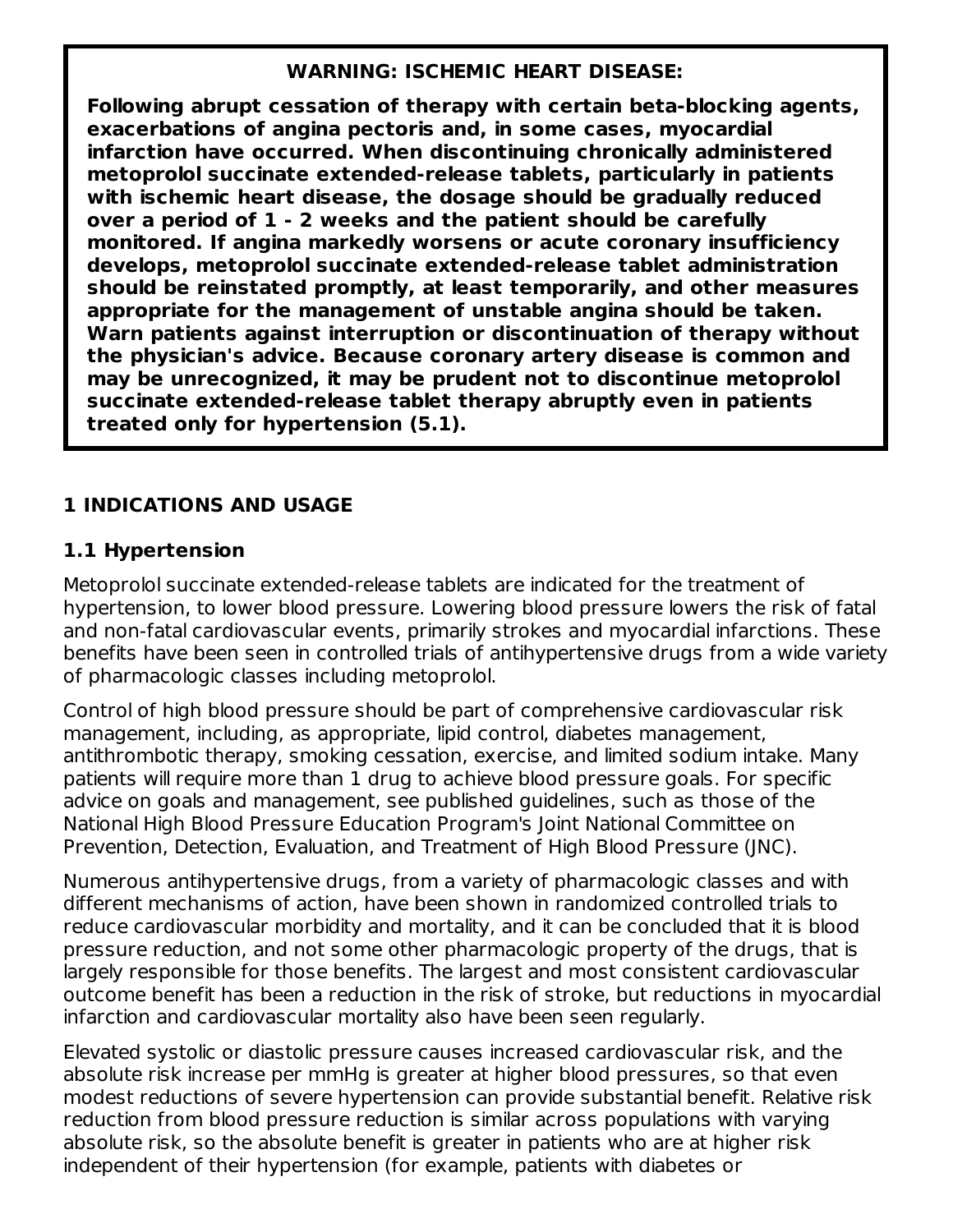hyperlipidemia), and such patients would be expected to benefit from more aggressive treatment to a lower blood pressure goal.

Some antihypertensive drugs have smaller blood pressure effects (as monotherapy) in black patients, and many antihypertensive drugs have additional approved indications and effects (e.g., on angina, heart failure, or diabetic kidney disease). These considerations may guide selection of therapy.

Metoprolol succinate extended-release tablets may be administered with other antihypertensive agents.

## **1.2 Angina Pectoris**

Metoprolol succinate extended-release tablets are indicated in the long-term treatment of angina pectoris, to reduce angina attacks and to improve exercise tolerance.

## **1.3 Heart Failure**

Metoprolol succinate extended-release tablets are indicated for the treatment of stable, symptomatic (NYHA Class II or III) heart failure of ischemic, hypertensive, or cardiomyopathic origin. It was studied in patients already receiving ACE inhibitors, diuretics, and, in the majority of cases, digitalis. In this population, metoprolol succinate extended-release tablets decreased the rate of mortality plus hospitalization, largely through a reduction in cardiovascular mortality and hospitalizations for heart failure.

## **2 DOSAGE AND ADMINISTRATION**

Metoprolol succinate extended-release tablets are an extended-release tablet intended for once daily administration. For treatment of hypertension and angina, when switching from immediate-release metoprolol to metoprolol succinate extended-release tablets, use the same total daily dose of metoprolol succinate extended-release tablets. Individualize the dosage of metoprolol succinate extended- release tablets. Titration may be needed in some patients.

Metoprolol succinate extended-release tablets are scored on both sides and can be divided; however, do not crush or chew the whole or half tablet.

# **2.1 Hypertension**

Adults: The usual initial dosage is 25 to 100 mg daily in a single dose. The dosage may be increased at weekly (or longer) intervals until optimum blood pressure reduction is achieved. In general, the maximum effect of any given dosage level will be apparent after 1 week of therapy. Dosages above 400 mg per day have not been studied.

Pediatric Hypertensive Patients 6 Years of age: A pediatric clinical hypertension study in patients 6 to 16 years of age did not meet its primary endpoint (dose response for reduction in SBP); however, some other endpoints demonstrated effectiveness [see Use in Specific Populations (8.4)]. If selected for treatment, the recommended starting dose of metoprolol succinate extended-release tablets is 1.0 mg/kg once daily, but the maximum initial dose should not exceed 50 mg once daily. Dosage should be adjusted according to blood pressure response. Doses above 2.0 mg/kg (or in excess of 200 mg) once daily have not been studied in pediatric patients [see Clinical Pharmacology (12.3)].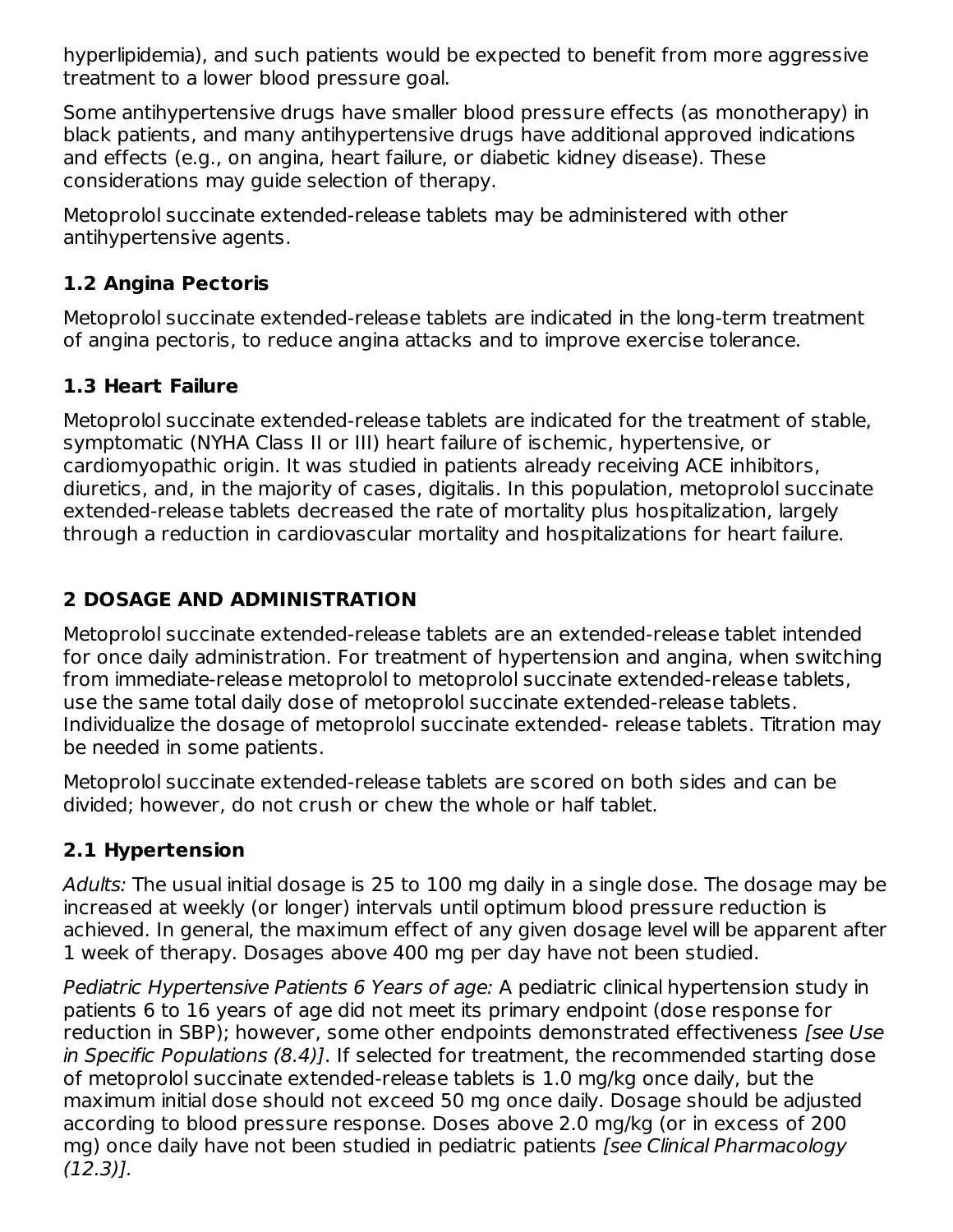Metoprolol succinate extended-release tablets are not recommended in pediatric patients < 6 years of age [see Use in Specific Populations (8.4)].

## **2.2 Angina Pectoris**

Individualize the dosage of metoprolol succinate extended-release tablets. The usual initial dosage is 100 mg daily, given in a single dose. Gradually increase the dosage at weekly intervals until optimum clinical response has been obtained or there is a pronounced slowing of the heart rate. Dosages above 400 mg per day have not been studied. If treatment is to be discontinued, reduce the dosage gradually over a period of 1 - 2 weeks [see Warnings and Precautions (5)].

#### **2.3 Heart Failure**

Dosage must be individualized and closely monitored during up-titration. Prior to initiation of metoprolol succinate extended-release tablets, stabilize the dose of other heart failure drug therapy. The recommended starting dose of metoprolol succinate extended-release tablets is 25 mg once daily for two weeks in patients with NYHA Class II heart failure and 12.5 mg once daily in patients with more severe heart failure. Double the dose every two weeks to the highest dosage level tolerated by the patient or up to 200 mg of metoprolol succinate extended-release tablets. Initial difficulty with titration should not preclude later attempts to introduce metoprolol succinate extended-release tablets. If patients experience symptomatic bradycardia, reduce the dose of metoprolol succinate extended-release tablets. If transient worsening of heart failure occurs, consider treating with increased doses of diuretics, lowering the dose of metoprolol succinate extended-release tablets or temporarily discontinuing it. The dose of metoprolol succinate extended-release tablets should not be increased until symptoms of worsening heart failure have been stabilized.

## **3 DOSAGE FORMS AND STRENGTHS**

25 mg tablets white, oval, biconvex, scored on both sides, film-coated tablet engraved with "N / 25".

50 mg tablets white, round, biconvex, scored on both sides, film-coated tablet engraved with "N / 50".

100 mg tablets white, round, biconvex, scored on both sides, film-coated tablet engraved with "N / 100".

200 mg tablets white, oval, biconvex, scored on both sides, film-coated tablet engraved with "N / 200".

# **4 CONTRAINDICATIONS**

Metoprolol succinate extended-release tablets are contraindicated in severe bradycardia, second or third degree heart block, cardiogenic shock, decompensated cardiac failure, sick sinus syndrome (unless a permanent pacemaker is in place), and in patients who are hypersensitive to any component of this product.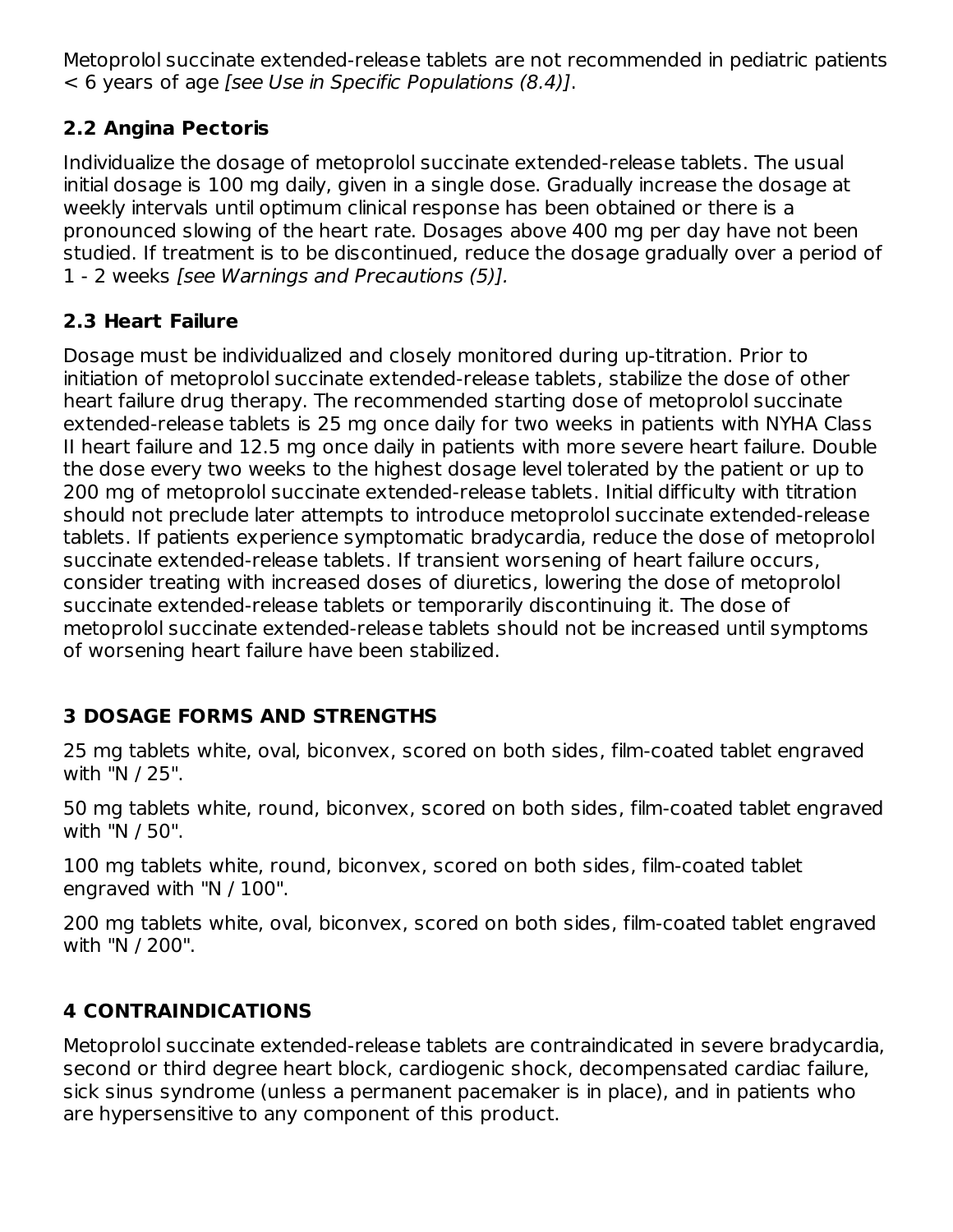#### **5 WARNINGS AND PRECAUTIONS**

#### **5.1 Ischemic Heart Disease**

Following abrupt cessation of therapy with certain beta-blocking agents, exacerbations of angina pectoris and, in some cases, myocardial infarction have occurred. When discontinuing chronically administered metoprolol succinate extended-release tablets, particularly in patients with ischemic heart disease, gradually reduce the dosage over a period of 1 - 2 weeks and monitor the patient. If angina markedly worsens or acute coronary ischemia develops, promptly reinstate metoprolol succinate extended-release tablets, and take measures appropriate for the management of unstable angina. Warn patients not to interrupt therapy without their physician's advice. Because coronary artery disease is common and may be unrecognized, avoid abruptly discontinuing metoprolol succinate extended-release tablets in patients treated only for hypertension.

## **5.2 Heart Failure**

Worsening cardiac failure may occur during up-titration of metoprolol succinate extended-release tablets. If such symptoms occur, increase diuretics and restore clinical stability before advancing the dose of metoprolol succinate extended-release tablets [see Dosage and Administration (2)]. It may be necessary to lower the dose of metoprolol succinate extended-release tablets or temporarily discontinue it. Such episodes do not preclude subsequent successful titration of metoprolol succinate extended-release tablets.

#### **5.3 Bronchospastic Disease**

PATIENTS WITH BRONCHOSPASTIC DISEASES SHOULD, IN GENERAL, NOT RECEIVE  $\mathsf{BETA}\text{-}\mathsf{BLOC} \mathsf{KERS}.$  Because of its relative beta $_1$  cardio-selectivity, however, metoprolol succinate extended-release tablets may be used in patients with bronchospastic disease who do not respond to, or cannot tolerate, other antihypertensive treatment. Because beta $_1$ -selectivity is not absolute, use the lowest possible dose of metoprolol succinate extended-release tablets. Bronchodilators, including beta<sub>2</sub>-agonists, should be readily available or administered concomitantly [see Dosage and Administration (2)].

## **5.4 Pheochromocytoma**

If metoprolol succinate extended-release tablets are used in the setting of pheochromocytoma, it should be given in combination with an alpha blocker, and only after the alpha blocker has been initiated. Administration of beta-blockers alone in the setting of pheochromocytoma has been associated with a paradoxical increase in blood pressure due to the attenuation of beta-mediated vasodilatation in skeletal muscle.

## **5.5 Major Surgery**

Avoid initiation of a high-dose regimen of extended-release metoprolol in patients undergoing non-cardiac surgery, since such use in patients with cardiovascular risk factors has been associated with bradycardia, hypotension, stroke and death.

Chronically administered beta-blocking therapy should not be routinely withdrawn prior to major surgery, however, the impaired ability of the heart to respond to reflex adrenergic stimuli may augment the risks of general anesthesia and surgical procedures.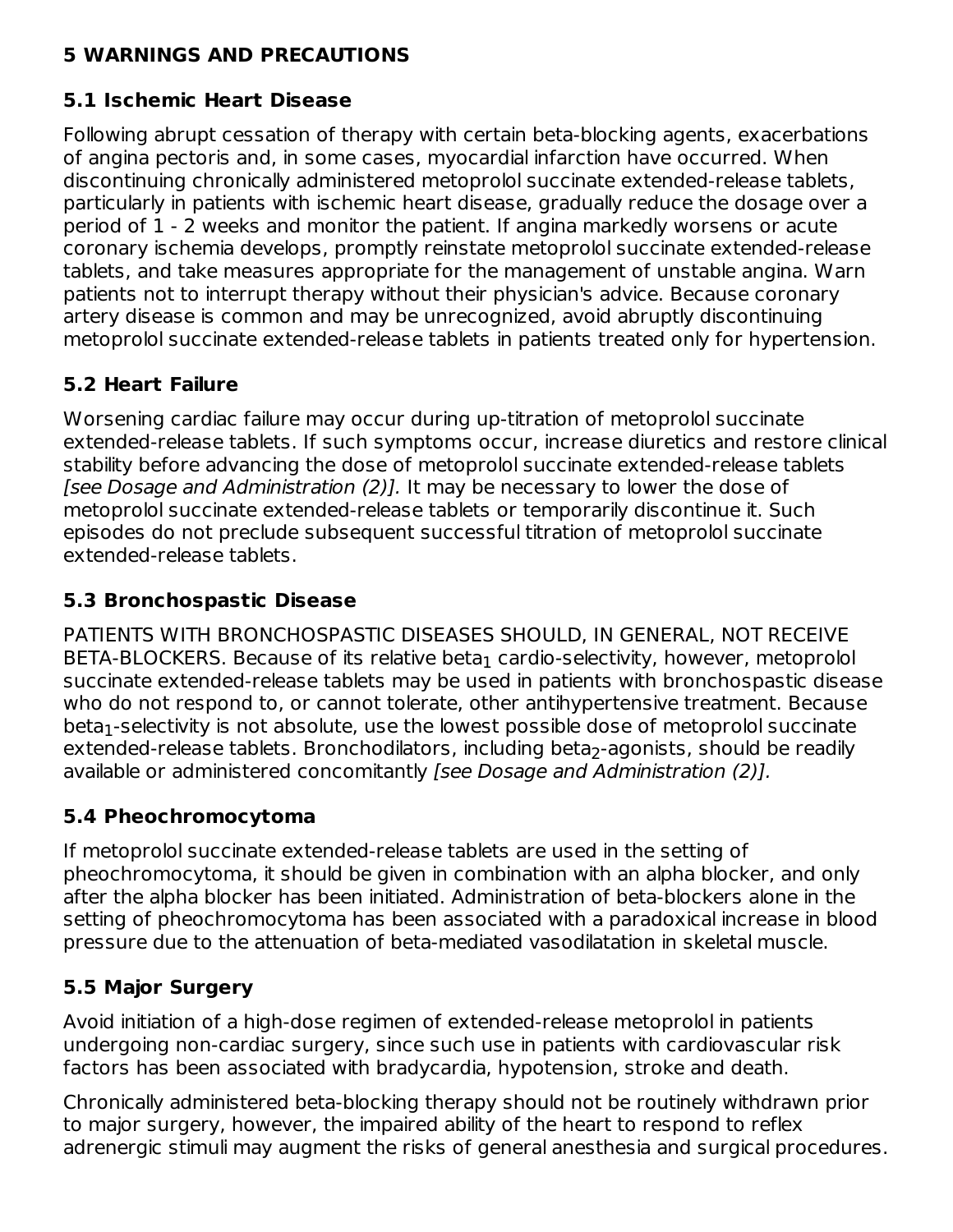#### **5.6 Diabetes and Hypoglycemia**

Beta-blockers may mask tachycardia occurring with hypoglycemia, but other manifestations such as dizziness and sweating may not be significantly affected.

#### **5.7 Hepatic Impairment**

Consider initiating metoprolol succinate extended-release tablets therapy at doses lower than those recommended for a given indication; gradually increase dosage to optimize therapy, while monitoring closely for adverse events.

#### **5.8 Thyrotoxicosis**

Beta-adrenergic blockade may mask certain clinical signs of hyperthyroidism, such as tachycardia. Abrupt withdrawal of beta-blockade may precipitate a thyroid storm.

#### **5.9 Anaphylactic Reaction**

While taking beta-blockers, patients with a history of severe anaphylactic reactions to a variety of allergens may be more reactive to repeated challenge and may be unresponsive to the usual doses of epinephrine used to treat an allergic reaction.

#### **5.10 Peripheral Vascular Disease**

Beta-blockers can precipitate or aggravate symptoms of arterial insufficiency in patients with peripheral vascular disease.

## **5.11 Calcium Channel Blockers**

Because of significant inotropic and chronotropic effects in patients treated with betablockers and calcium channel blockers of the verapamil and diltiazem type, caution should be exercised in patients treated with these agents concomitantly.

## **6 ADVERSE REACTIONS**

The following adverse reactions are described elsewhere in labeling:

- Worsening angina or myocardial infarction[see Warnings and Precautions (5)].
- Worsening heart failure[see Warnings and Precautions (5)].
- Worsening AV block[see Contraindications (4)].

## **6.1 Clinical Trials Experience**

Because clinical trials are conducted under widely varying conditions, adverse reaction rates observed in the clinical trials of a drug cannot be directly compared to rates in the clinical trials of another drug and may not reflect the rates observed in practice. The adverse reaction information from clinical trials does, however, provide a basis for identifying the adverse events that appear to be related to drug use and for approximating rates.

**Hypertension and Angina:** Most adverse reactions have been mild and transient. The most common (>2%) adverse reactions are tiredness, dizziness, depression, diarrhea, shortness of breath, bradycardia, and rash.

**Heart Failure:** In the MERIT-HF study comparing metoprolol succinate extended-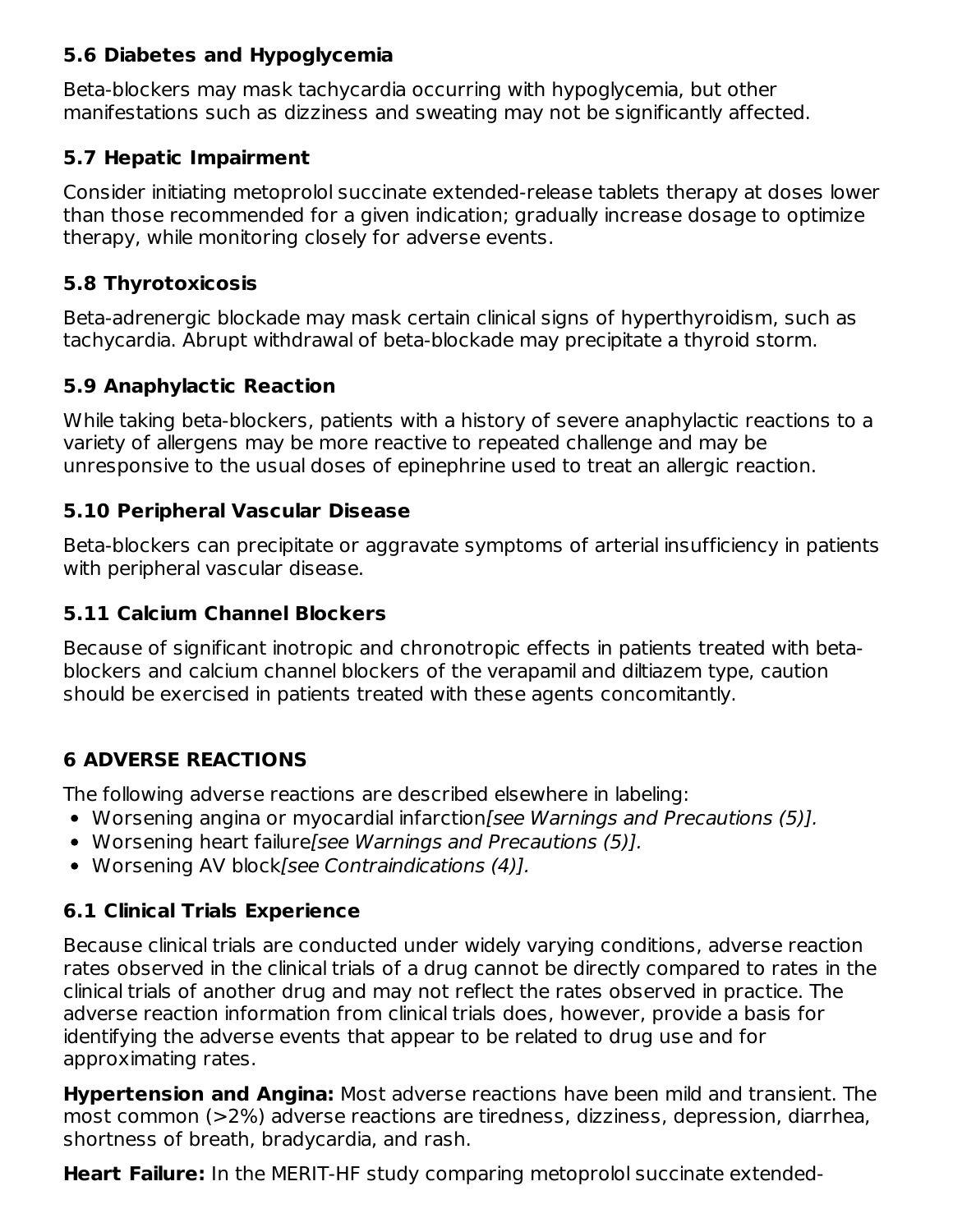release tablets in daily doses up to 200 mg (mean dose 159 mg once-daily; n=1990) to placebo (n=2001), 10.3% of metoprolol succinate extended-release tablets patients discontinued for adverse reactions vs. 12.2% of placebo patients.

The table below lists adverse reactions in the MERIT-HF study that occurred at an incidence of 1% in the metoprolol succinate extended-release tablets group and greater than placebo by more than 0.5%, regardless of the assessment of causality.

#### **Adverse Reactions Occurring in the MERIT-HF Study at an Incidence ≥1% in the metoprolol succinate extended-release tablets Group and Greater Than Placebo by More Than 0.5%**

|                        | Metoprolol succinate<br>extended-release tablet<br>group; $n = 1990$<br>% of patients | Placebo; $n=2001$<br>% of patients |
|------------------------|---------------------------------------------------------------------------------------|------------------------------------|
| Dizziness/vertigo      | 1.8                                                                                   | 1.0                                |
| Bradycardia            | 1.5                                                                                   | 0.4                                |
| Accident and/or injury | 14                                                                                    | 0.8                                |

**Post-operative Adverse Events:** In a randomized, double-blind, placebo-controlled trial of 8351 patients with or at risk for atherosclerotic disease undergoing non-vascular surgery and who were not taking beta–blocker therapy, metoprolol succinate extendedrelease tablets 100 mg was started 2 to 4 hours prior to surgery then continued for 30 days at 200 mg per day. Metoprolol succinate extended-release tablets use was associated with a higher incidence of bradycardia (6.6% vs. 2.4%; HR, 2.74; 95% CI 2.19, 3.43), hypotension (15% vs. 9.7%; HR 1.55; 95% CI 1.37, 1.74), stroke (1.0% vs. 0.5%; HR 2.17; 95% CI 1.26, 3.74) and death (3.1% vs. 2.3%; HR 1.33; 95% CI 1.03, 1.74) compared to placebo.

## **6.2 Post-Marketing Experience**

The following adverse reactions have been identified during post-approval use of metoprolol succinate extended-release tablets or immediate-release metoprolol. Because these reactions are reported voluntarily from a population of uncertain size, it is not always possible to reliably estimate their frequency or establish a causal relationship to drug exposure.

Cardiovascular: Cold extremities, arterial insufficiency (usually of the Raynaud type), palpitations, peripheral edema, syncope, chest pain and hypotension.

Respiratory: Wheezing (bronchospasm), dyspnea.

Central Nervous System: Confusion, short-term memory loss, headache, somnolence, nightmares, insomnia, anxiety/nervousness, hallucinations, paresthesia.

Gastrointestinal: Nausea, dry mouth, constipation, flatulence, heartburn, hepatitis, vomiting.

Hypersensitive Reactions: Pruritus.

Miscellaneous: Musculoskeletal pain, arthralgia, blurred vision, decreased libido, male impotence, tinnitus, reversible alopecia, agranulocytosis, dry eyes, worsening of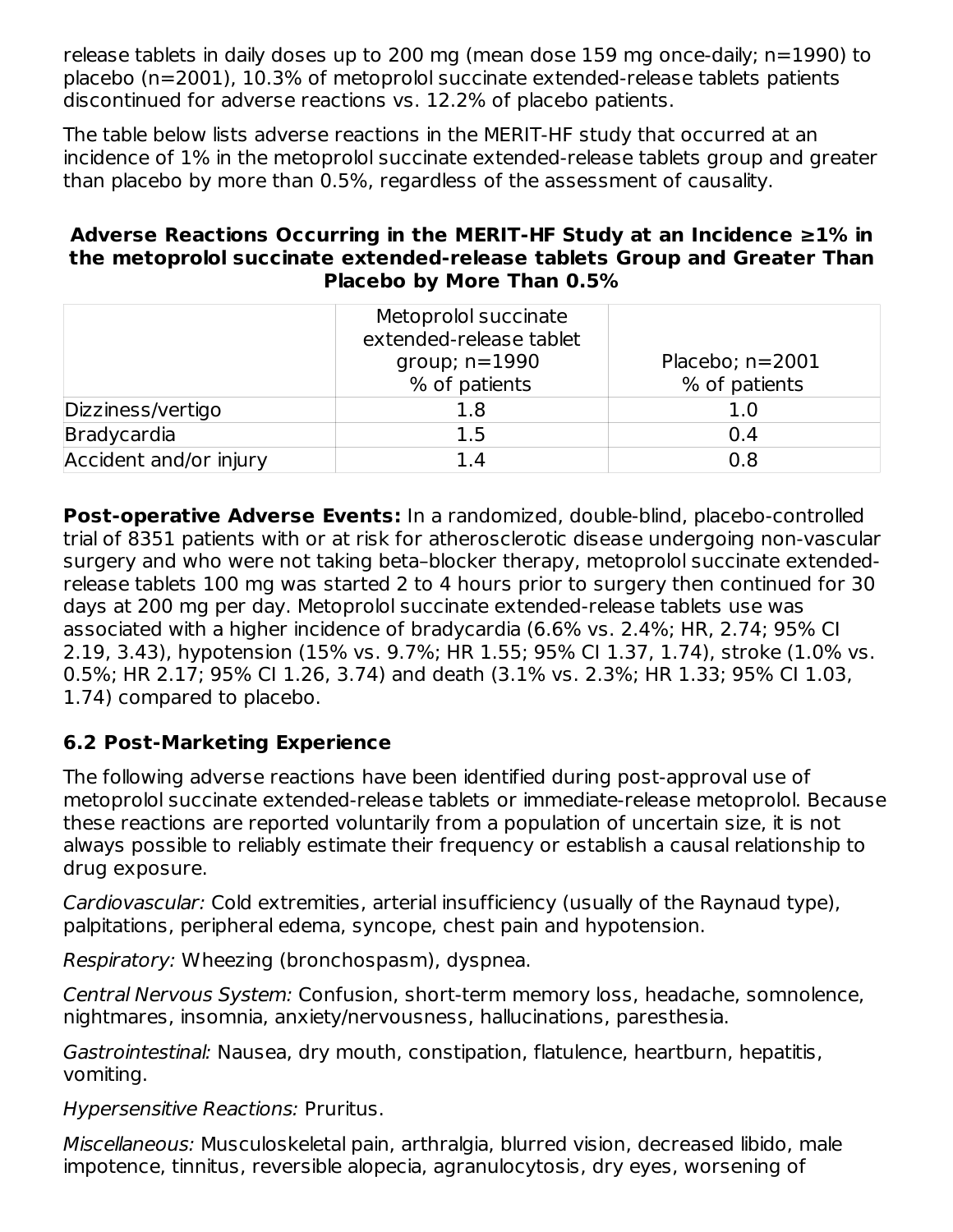psoriasis, Peyronie's disease, sweating, photosensitivity, taste disturbance.

**Potential Adverse Reactions:** In addition, there are adverse reactions not listed above that have been reported with other beta-adrenergic blocking agents and should be considered potential adverse reactions to metoprolol succinate extended-release tablets.

Central Nervous System: Reversible mental depression progressing to catatonia; an acute reversible syndrome characterized by disorientation for time and place, shortterm memory loss, emotional lability, clouded sensorium, and decreased performance on neuropsychometrics.

Hematologic: Agranulocytosis, nonthrombocytopenic purpura, thrombocytopenic purpura.

Hypersensitive Reactions: Laryngospasm, respiratory distress.

#### **6.3 Laboratory Test Findings**

Clinical laboratory findings may include elevated levels of serum transaminase, alkaline phosphatase, and lactate dehydrogenase.

## **7 DRUG INTERACTIONS**

#### **7.1 Catecholamine Depleting Drugs**

Catecholamine depleting drugs (e.g., reserpine, monoamine oxidase (MAO) inhibitors) may have an additive effect when given with beta-blocking agents. Observe patients treated with metoprolol succinate extended-release tablets plus a catecholamine depletor for evidence of hypotension or marked bradycardia, which may produce vertigo, syncope, or postural hypotension.

#### **7.2 CYP2D6 Inhibitors**

Drugs that inhibit CYP2D6 such as quinidine, fluoxetine, paroxetine, and propafenone are likely to increase metoprolol concentration. In healthy subjects with CYP2D6 extensive metabolizer phenotype, coadministration of quinidine 100 mg and immediaterelease metoprolol 200 mg tripled the concentration of S-metoprolol and doubled the metoprolol elimination half-life. In four patients with cardiovascular disease, coadministration of propafenone 150 mg t.i.d. with immediate-release metoprolol 50 mg t.i.d. resulted in two- to five-fold increases in the steady-state concentration of metoprolol. These increases in plasma concentration would decrease the cardioselectivity of metoprolol.

## **7.3 Digitalis, Clonidine, and Calcium Channel Blockers**

Digitalis glycosides, clonidine, diltiazem and verapamil slow atrioventricular conduction and decrease heart rate. Concomitant use with beta blockers can increase the risk of bradycardia.

If clonidine and a beta blocker, such as metoprolol are coadministered, withdraw the beta-blocker several days before the gradual withdrawal of clonidine because betablockers may exacerbate the rebound hypertension that can follow the withdrawal of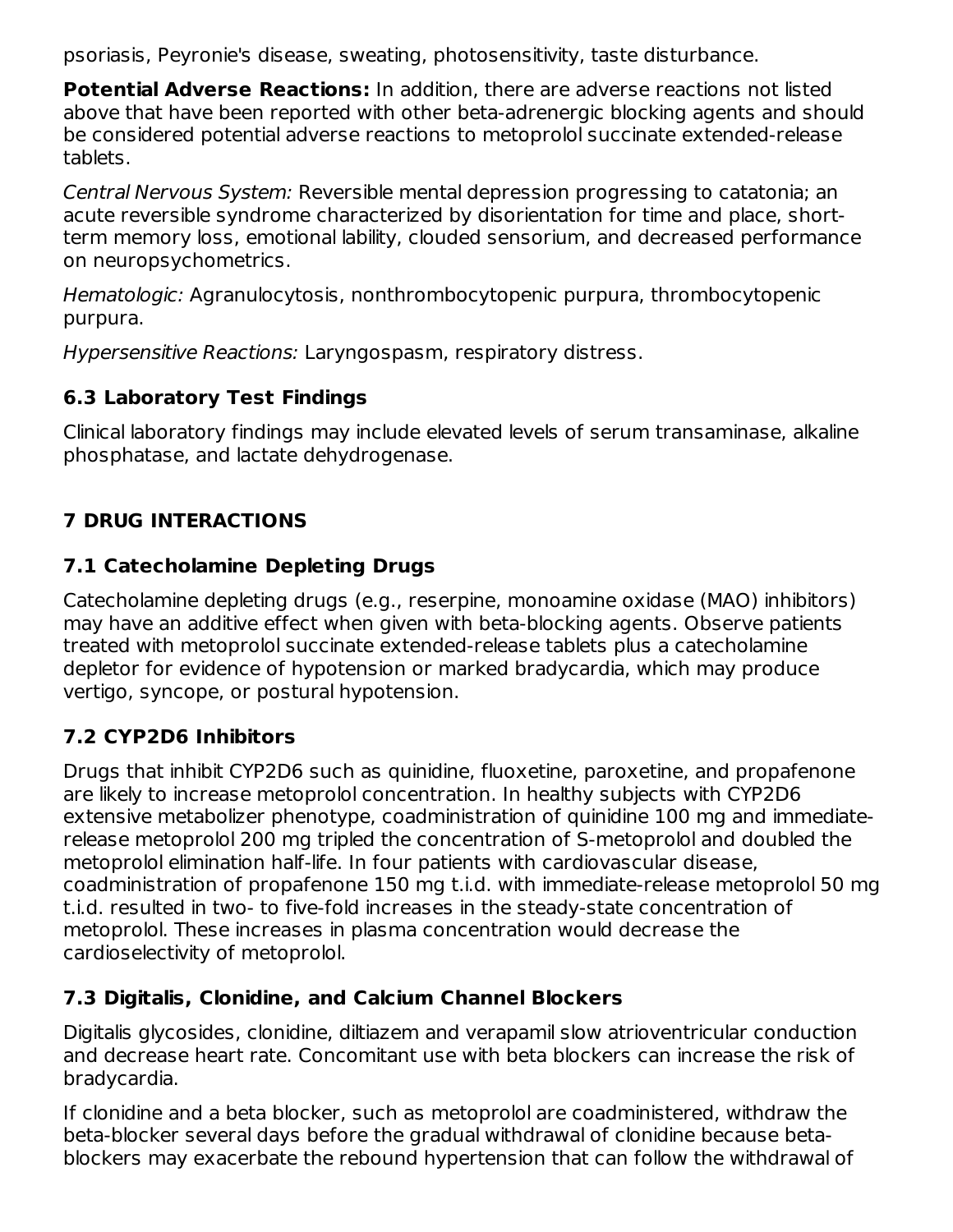clonidine. If replacing clonidine by beta-blocker therapy, delay the introduction of betablockers for several days after clonidine administration has stopped *[see Warnings and* Precautions (5.11)].

## **8 USE IN SPECIFIC POPULATIONS**

# **8.1 Pregnancy**

Pregnancy Category C

Metoprolol tartrate has been shown to increase post-implantation loss and decrease neonatal survival in rats at doses up to 22 times, on a mg/m<sup>2</sup> basis, the daily dose of 200 mg in a 60-kg patient. Distribution studies in mice confirm exposure of the fetus when metoprolol tartrate is administered to the pregnant animal. These studies have revealed no evidence of impaired fertility or teratogenicity. There are no adequate and well-controlled studies in pregnant women. Because animal reproduction studies are not always predictive of human response, use this drug during pregnancy only if clearly needed.

# **8.3 Nursing Mothers**

Metoprolol is excreted in breast milk in very small quantities. An infant consuming 1 liter of breast milk daily would receive a dose of less than 1 mg of the drug. Consider possible infant exposure when metoprolol succinate extended-release tablets are administered to a nursing woman.

# **8.4 Pediatric Use**

One hundred forty-four hypertensive pediatric patients aged 6 to 16 years were randomized to placebo or to one of three dose levels of metoprolol succinate extendedrelease tablets. (0.2, 1.0 or 2.0 mg/kg once daily) and followed for 4 weeks. The study did not meet its primary endpoint (dose response for reduction in SBP). Some prespecified secondary endpoints demonstrated effectiveness including:

- Dose-response for reduction in DBP,
- 1 mg/kg vs. placebo for change in SBP, and
- 2 mg/kg vs. placebo for change in SBP and DBP.

The mean placebo corrected reductions in SBP ranged from 3 to 6 mmHg, and DBP from 1 to 5 mmHg. Mean reduction in heart rate ranged from 5 to 7 bpm but considerably greater reductions were seen in some individuals [see Dosage and Administration (2.1)].

No clinically relevant differences in the adverse event profile were observed for pediatric patients aged 6 to 16 years as compared with adult patients.

Safety and effectiveness of metoprolol succinate extended-release tablets have not been established in patients  $< 6$  years of age.

# **8.5 Geriatric Use**

Clinical studies of metoprolol succinate extended-release tablets in hypertension did not include sufficient numbers of subjects aged 65 and over to determine whether they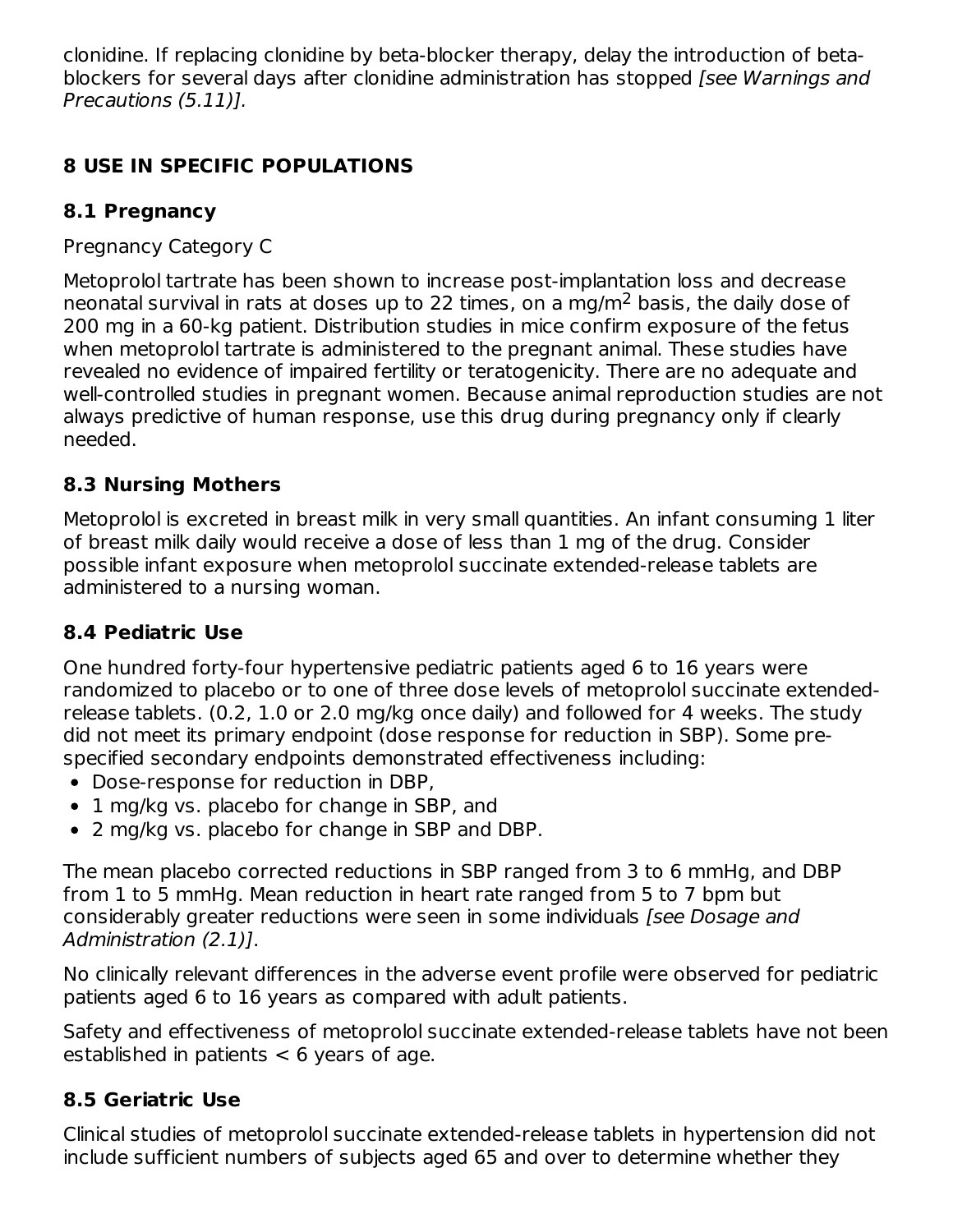respond differently from younger subjects. Other reported clinical experience in hypertensive patients has not identified differences in responses between elderly and younger patients.

Of the 1,990 patients with heart failure randomized to metoprolol succinate extendedrelease tablets in the MERIT-HF trial, 50% (990) were 65 years of age and older and 12% (238) were 75 years of age and older. There were no notable differences in efficacy or the rate of adverse reactions between older and younger patients.

In general, use a low initial starting dose in elderly patients given their greater frequency of decreased hepatic, renal, or cardiac function, and of concomitant disease or other drug therapy.

#### **8.6 Hepatic Impairment**

No studies have been performed with metoprolol succinate extended-release tablets in patients with hepatic impairment. Because metoprolol succinate extended-release tablets is metabolized by the liver, metoprolol blood levels are likely to increase substantially with poor hepatic function. Therefore, initiate therapy at doses lower than those recommended for a given indication; and increase doses gradually in patients with impaired hepatic function.

#### **8.7 Renal Impairment**

The systemic availability and half-life of metoprolol in patients with renal failure do not differ to a clinically significant degree from those in normal subjects. No reduction in dosage is needed in patients with chronic renal failure [see Clinical Pharmacology (12.3)].

## **10 OVERDOSAGE**

Signs and Symptoms - Overdosage of metoprolol succinate extended-release tablets may lead to severe bradycardia, hypotension, and cardiogenic shock. Clinical presentation can also include: atrioventricular block, heart failure, bronchospasm, hypoxia, impairment of consciousness/coma, nausea and vomiting.

Treatment – Consider treating the patient with intensive care. Patients with myocardial infarction or heart failure may be prone to significant hemodynamic instability. Seek consultation with a regional poison control center and a medical toxicologist as needed. Beta-blocker overdose may result in significant resistance to resuscitation with adrenergic agents, including beta-agonists. On the basis of the pharmacologic actions of metoprolol, employ the following measures.

There is very limited experience with the use of hemodialysis to remove metoprolol, however metoprolol is not highly protein bound.

Bradycardia: Evaluate the need for atropine, adrenergic-stimulating drugs or pacemaker to treat bradycardia and conduction disorders.

Hypotension: Treat underlying bradycardia. Consider intravenous vasopressor infusion, such as dopamine or norepinephrine.

Heart failure and shock: May be treated when appropriate with suitable volume expansion, injection of glucagon (if necessary, followed by an intravenous infusion of glucagon), intravenous administration of adrenergic drugs such as dobutamine, with  $_1$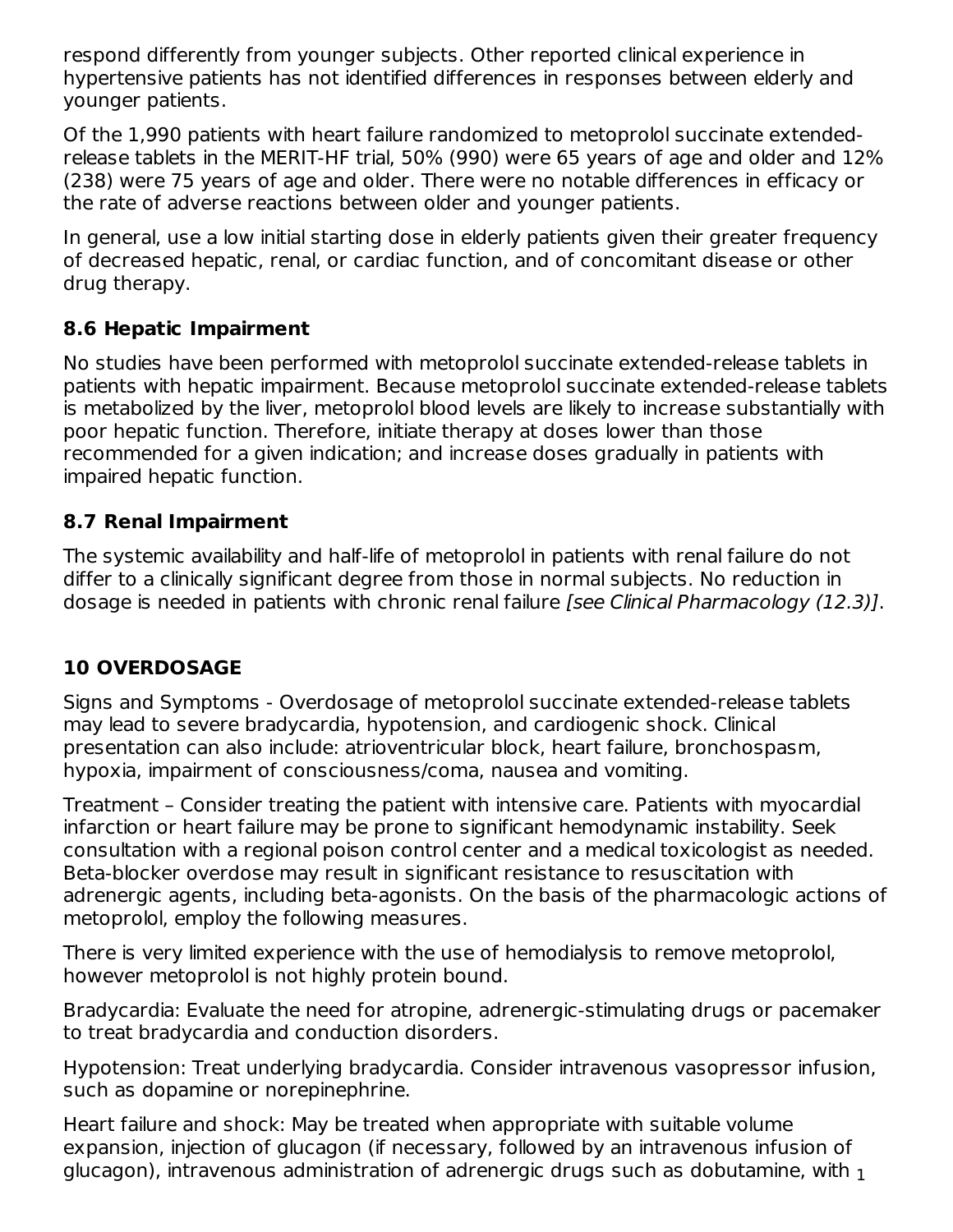receptor agonistic drugs added in presence of vasodilation.

Bronchospasm: Can usually be reversed by bronchodilators.

## **11 DESCRIPTION**

Metoprolol succinate, is a beta $_1$ -selective (cardioselective) adrenoceptor blocking agent, for oral administration, available as extended-release tablets. Metoprolol succinate extended-release tablets, USP have been formulated to provide a controlled and predictable release of metoprolol for once-daily administration. The tablets comprise a multiple unit system containing metoprolol succinate in a multitude of controlled release pellets. Each pellet acts as a separate drug delivery unit and is designed to deliver metoprolol continuously over the dosage interval. The tablets contain 23.75, 47.5, 95 and 190 mg of metoprolol succinate equivalent to 25, 50, 100 and 200 mg of metoprolol tartrate, USP, respectively. Its chemical name is  $(\pm)$ 1- (isopropylamino)-3-[p-(2methoxyethyl) phenoxy]-2-propanol succinate (2:1) (salt). Its structural formula is:



Metoprolol succinate, USP is a white crystalline powder with a molecular weight of 652.8. It is freely soluble in water; soluble in methanol; sparingly soluble in ethanol; slightly soluble in dichloromethane and 2-propanol; practically insoluble in ethyl-acetate, acetone, diethylether and heptane. Inactive ingredients: sugar spheres, povidone, ethyl cellulose, polyethylene glycol, hydroxypropyl cellulose, triethyl citrate, magnesium stearate, microcrystalline cellulose, titanium dioxide, polydextrose, hypromellose, and triacetin.

# **12 CLINICAL PHARMACOLOGY**

## **12.1 Mechanism of Action**

Hypertension: The mechanism of the antihypertensive effects of beta-blocking agents has not been elucidated. However, several possible mechanisms have been proposed: (1) competitive antagonism of catecholamines at peripheral (especially cardiac) adrenergic neuron sites, leading to decreased cardiac output; (2) a central effect leading to reduced sympathetic outflow to the periphery; and (3) suppression of renin activity.

Heart Failure: The precise mechanism for the beneficial effects of beta-blockers in heart failure has not been elucidated.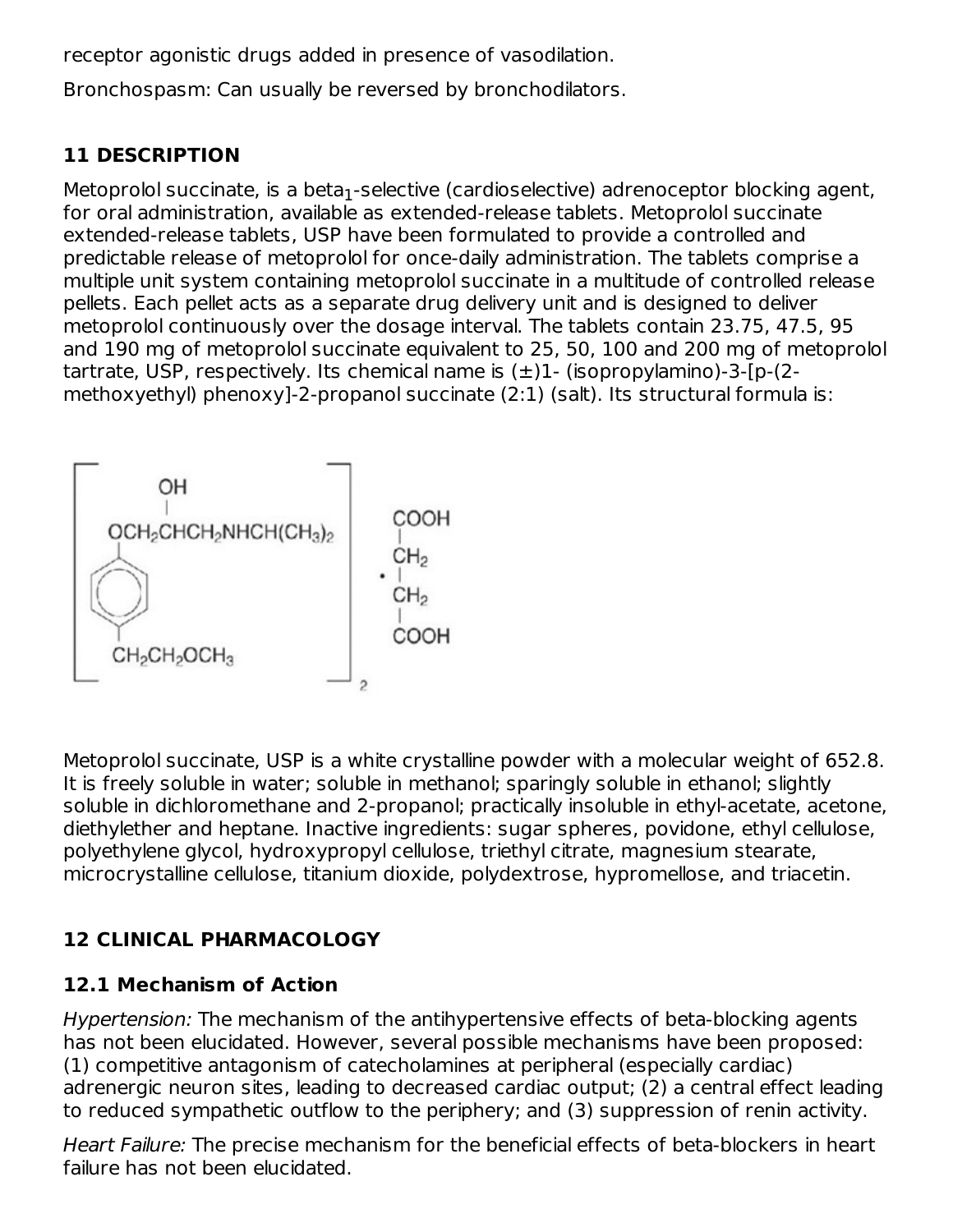#### **12.2 Pharmacodynamics**

Clinical pharmacology studies have confirmed the beta-blocking activity of metoprolol in man, as shown by (1) reduction in heart rate and cardiac output at rest and upon exercise, (2) reduction of systolic blood pressure upon exercise, (3) inhibition of isoproterenol-induced tachycardia, and (4) reduction of reflex orthostatic tachycardia.

Metoprolol is a beta $_1$ -selective (cardioselective) adrenergic receptor blocking agent. This preferential effect is not absolute, however, and at higher plasma concentrations, metoprolol also inhibits beta<sub>2</sub>-adrenoreceptors, chiefly located in the bronchial and vascular musculature. Metoprolol has no intrinsic sympathomimetic activity, and membrane-stabilizing activity is detectable only at plasma concentrations much greater than required for beta-blockade. Animal and human experiments indicate that metoprolol slows the sinus rate and decreases AV nodal conduction.

The relative beta $_1$ -selectivity of metoprolol has been confirmed by the following: (1) In normal subjects, metoprolol is unable to reverse the beta $_2$ -mediated vasodilating effects of epinephrine. This contrasts with the effect of nonselective beta-blockers, which completely reverse the vasodilating effects of epinephrine. (2) In asthmatic patients, metoprolol reduces  $\mathsf{FEV}_1$  and  $\mathsf{FVC}$  significantly less than a nonselective beta-blocker, propranolol, at equivalent beta $_1$ -receptor blocking doses.

The relationship between plasma metoprolol levels and reduction in exercise heart rate is independent of the pharmaceutical formulation. Using an E<sub>max</sub> model, the maximum effect is a 30% reduction in exercise heart rate, which is attributed to beta $_{\rm 1}$ -blockade. Beta $_1$ -blocking effects in the range of 30-80% of the maximal effect (approximately 8- $\,$ 23% reduction in exercise heart rate) correspond to metoprolol plasma concentrations from 30-540 nmol/L. The relative beta $_1$ -selectivity of metoprolol diminishes and blockade of beta $_2$ -adrenoceptors increases at plasma concentration above 300 nmol/L.

Although beta-adrenergic receptor blockade is useful in the treatment of angina, hypertension, and heart failure there are situations in which sympathetic stimulation is vital. In patients with severely damaged hearts, adequate ventricular function may depend on sympathetic drive. In the presence of AV block, beta-blockade may prevent the necessary facilitating effect of sympathetic activity on conduction. Beta<sub>2</sub>-adrenergic blockade results in passive bronchial constriction by interfering with endogenous adrenergic bronchodilator activity in patients subject to bronchospasm and may also interfere with exogenous bronchodilators in such patients.

In other studies, treatment with metoprolol succinate extended-release tablets produced an improvement in left ventricular ejection fraction. Metoprolol succinate extendedrelease tablets was also shown to delay the increase in left ventricular end-systolic and end-diastolic volumes after 6 months of treatment.

## **12.3 Pharmacokinetics**

Adults: In man, absorption of metoprolol is rapid and complete. Plasma levels following oral administration of conventional metoprolol tablets, however, approximate 50% of levels following intravenous administration, indicating about 50% first-pass metabolism. Metoprolol crosses the blood-brain barrier and has been reported in the CSF in a concentration 78% of the simultaneous plasma concentration.

Plasma levels achieved are highly variable after oral administration. Only a small fraction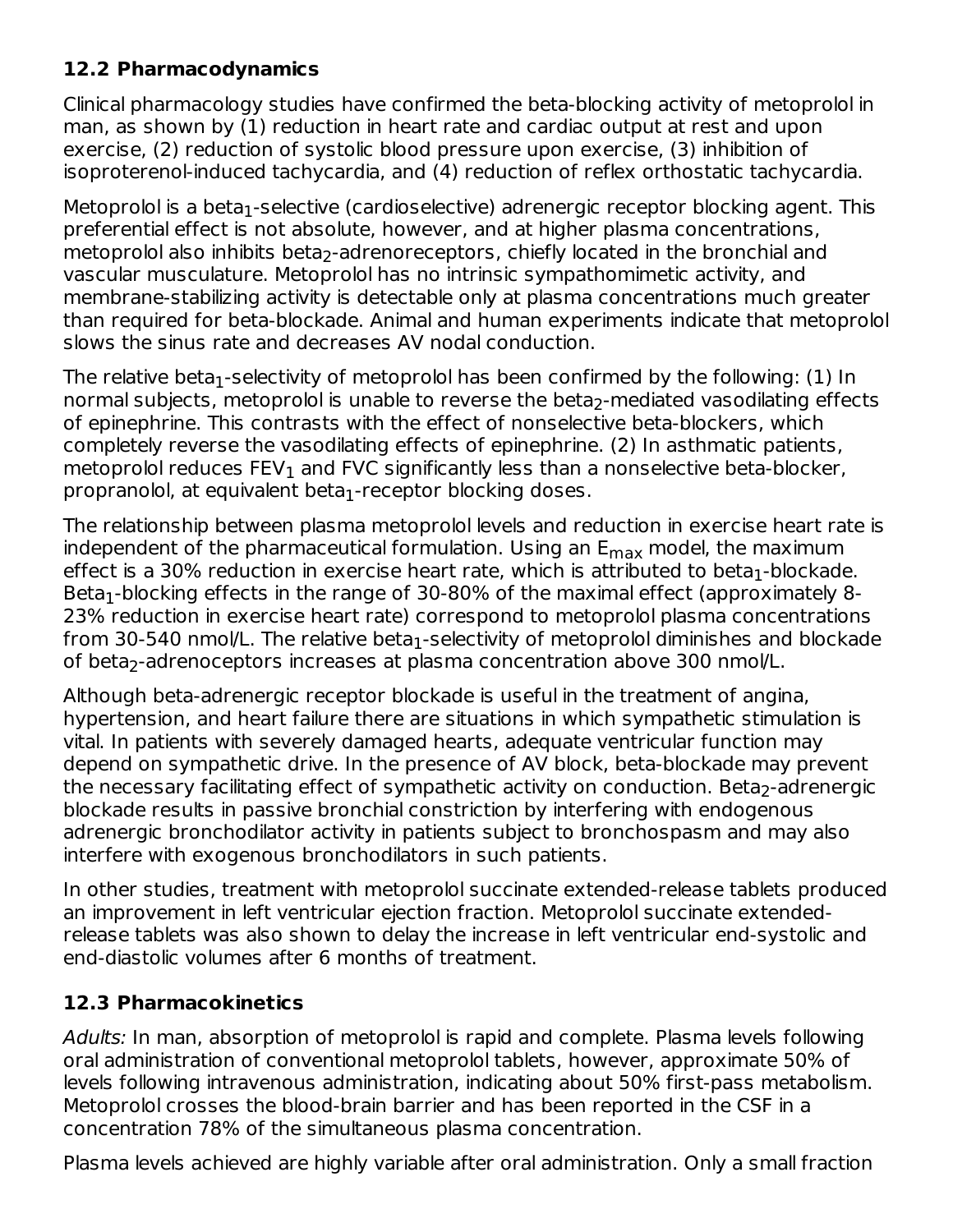of the drug (about 12%) is bound to human serum albumin. Metoprolol is a racemic mixture of R- and S- enantiomers, and is primarily metabolized by CYP2D6. When administered orally, it exhibits stereoselective metabolism that is dependent on oxidation phenotype. Elimination is mainly by biotransformation in the liver, and the plasma half-life ranges from approximately 3 to 7 hours. Less than 5% of an oral dose of metoprolol is recovered unchanged in the urine; the rest is excreted by the kidneys as metabolites that appear to have no beta-blocking activity.

Following intravenous administration of metoprolol, the urinary recovery of unchanged drug is approximately 10%. The systemic availability and half-life of metoprolol in patients with renal failure do not differ to a clinically significant degree from those in normal subjects. Consequently, no reduction in metoprolol succinate dosage is usually needed in patients with chronic renal failure.

Metoprolol is metabolized predominantly by CYP2D6, an enzyme that is absent in about 8% of Caucasians (poor metabolizers) and about 2% of most other populations. CYP2D6 can be inhibited by a number of drugs. Poor metabolizers and extensive metabolizers who concomitantly use CYP2D6 inhibiting drugs will have increased (several-fold) metoprolol blood levels, decreasing metoprolol's cardioselectivity [see Drug Interactions  $(7.2)$ ].

In comparison to conventional metoprolol, the plasma metoprolol levels following administration of metoprolol succinate extended-release tablets are characterized by lower peaks, longer time to peak and significantly lower peak to trough variation. The peak plasma levels following once-daily administration of metoprolol succinate extendedrelease tablets average one-fourth to one-half the peak plasma levels obtained following a corresponding dose of conventional metoprolol, administered once daily or in divided doses. At steady state the average bioavailability of metoprolol following administration of metoprolol succinate extended-release tablets, across the dosage range of 50 to 400 mg once daily, was 77% relative to the corresponding single or divided doses of conventional metoprolol. Nevertheless, over the 24-hour dosing interval,  $_{\rm 1}$ -blockade is comparable and dose-related [see Clinical Pharmacology (12)]. The bioavailability of metoprolol shows a dose-related, although not directly proportional, increase with dose and is not significantly affected by food following metoprolol succinate extended-release tablets administration.

Pediatrics: The pharmacokinetic profile of metoprolol succinate extended-release tablets was studied in 120 pediatric hypertensive patients (6-17 years of age) receiving doses ranging from 12.5 to 200 mg once daily. The pharmacokinetics of metoprolol were similar to those described previously in adults. Age, gender, race, and ideal body weight had no significant effects on metoprolol pharmacokinetics. Metoprolol apparent oral clearance (CL/F) increased linearly with body weight. Metoprolol pharmacokinetics have not been investigated in patients  $<$  6 years of age.

## **13 NONCLINICAL TOXICOLOGY**

# **13.1 CARCINOGENESIS & MUTAGENESIS & IMPAIRMENT OF FERTILITY**

Long-term studies in animals have been conducted to evaluate the carcinogenic potential of metoprolol tartrate. In 2-year studies in rats at three oral dosage levels of up to 800 mg/kg/day (41 times, on a mg/m<sup>2</sup> basis, the daily dose of 200 mg for a 60-kg patient), there was no increase in the development of spontaneously occurring benign or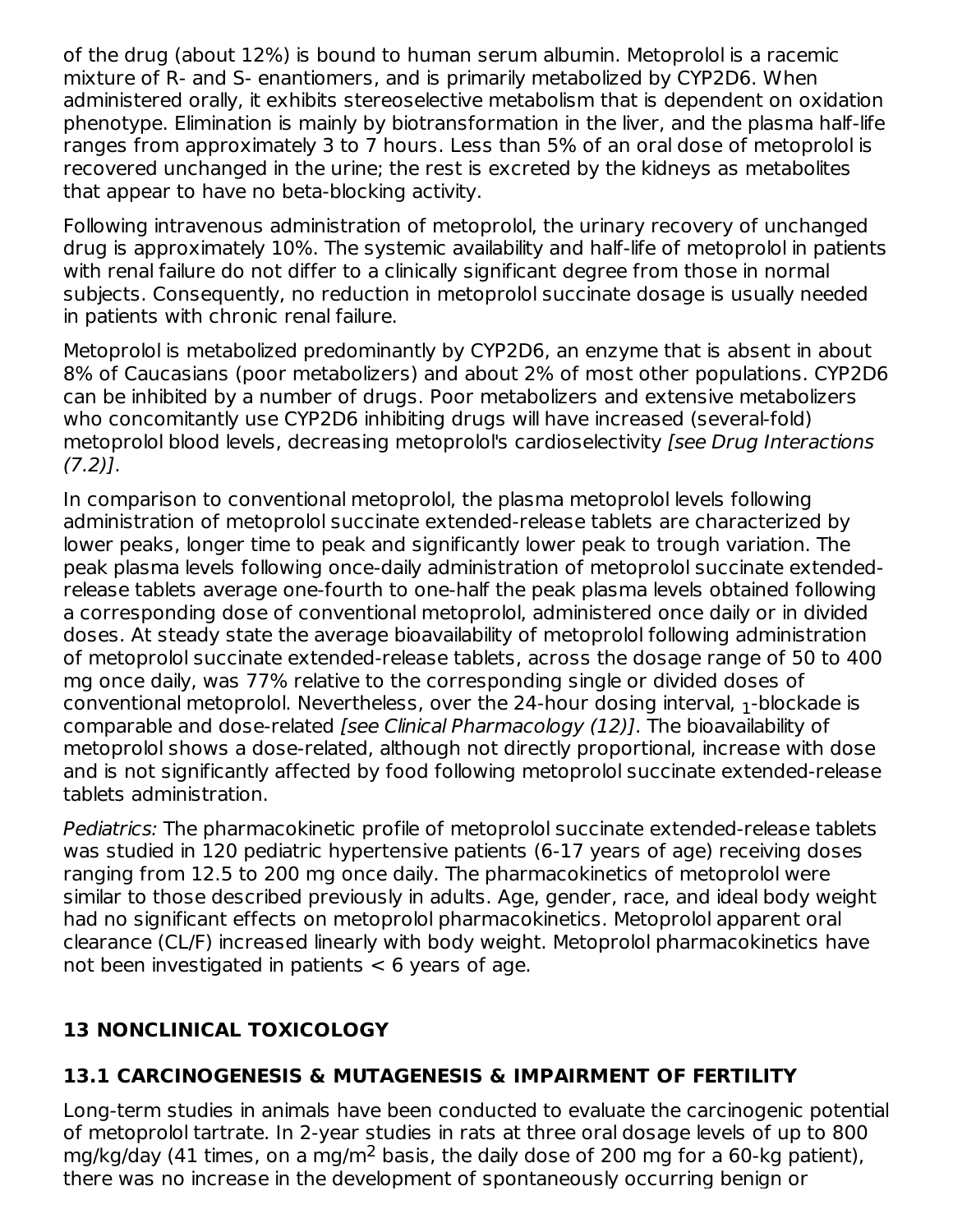there was no increase in the development of spontaneously occurring benign or malignant neoplasms of any type. The only histologic changes that appeared to be drug related were an increased incidence of generally mild focal accumulation of foamy macrophages in pulmonary alveoli and a slight increase in biliary hyperplasia. In a 21 month study in Swiss albino mice at three oral dosage levels of up to 750 mg/kg/day (18 times, on a mg/m<sup>2</sup> basis, the daily dose of 200 mg for a 60-kg patient), benign lung tumors (small adenomas) occurred more frequently in female mice receiving the highest dose than in untreated control animals. There was no increase in malignant or total (benign plus malignant) lung tumors, nor in the overall incidence of tumors or malignant tumors. This 21-month study was repeated in CD-1 mice, and no statistically or biologically significant differences were observed between treated and control mice of either sex for any type of tumor.

All genotoxicity tests performed on metoprolol tartrate (a dominant lethal study in mice, chromosome studies in somatic cells, a Salmonella/mammalian-microsome mutagenicity test, and a nucleus anomaly test in somatic interphase nuclei) and metoprolol succinate (a Salmonella/mammalian-microsome mutagenicity test) were negative.

No evidence of impaired fertility due to metoprolol tartrate was observed in a study performed in rats at doses up to 22 times, on a mg/m<sup>2</sup> basis, the daily dose of 200 mg in a 60-kg patient.

#### **14 CLINICAL STUDIES**

In five controlled studies in normal healthy subjects, the same daily doses of metoprolol succinate extended-release tablets and immediate-release metoprolol were compared in terms of the extent and duration of beta $_{\rm 1}$ - blockade produced. Both formulations were given in a dose range equivalent to 100-400 mg of immediate-release metoprolol per day. In these studies, metoprolol succinate extended-release tablets was administered once a day and immediate-release metoprolol was administered once to four times a day. A sixth controlled study compared the beta $_1$ -blocking effects of a 50 mg daily dose of the two formulations. In each study, beta $_1$ -blockade was expressed as the percent change from baseline in exercise heart rate following standardized submaximal exercise tolerance tests at steady state. Metoprolol succinate extended-release tablets administered once a day, and immediate-release metoprolol administered once to four times a day, provided comparable total beta $_1$ -blockade over 24 hours (area under the beta $_{\rm 1}$ -blockade versus time curve) in the dose range  $100$ -400 mg. At a dosage of 50 mg once daily, metoprolol succinate extended-release tablets produced significantly higher total beta<sub>1</sub>-blockade over 24 hours than immediate-release metoprolol. For metoprolol succinate extended-release tablets, the percent reduction in exercise heart rate was relatively stable throughout the entire dosage interval and the level of beta $_{\rm 1}$ -blockade increased with increasing doses from 50 to 300 mg daily. The effects at peak/trough (i.e., at 24-hours post-dosing) were: 14/9, 16/10, 24/14, 27/22 and 27/20% reduction in exercise heart rate for doses of 50, 100, 200, 300 and 400 mg metoprolol succinate extended-release tablets once a day, respectively. In contrast to metoprolol succinate extended-release tablets, immediate-release metoprolol given at a dose of 50-100 mg once a day produced a significantly larger peak effect on exercise tachycardia, but the effect was not evident at 24 hours. To match the peak to trough ratio obtained with metoprolol succinate extended-release tablets over the dosing range of 200 to 400 mg, a t.i.d. to q.i.d. divided dosing regimen was required for immediate-release metoprolol. A controlled cross-over study in heart failure patients compared the plasma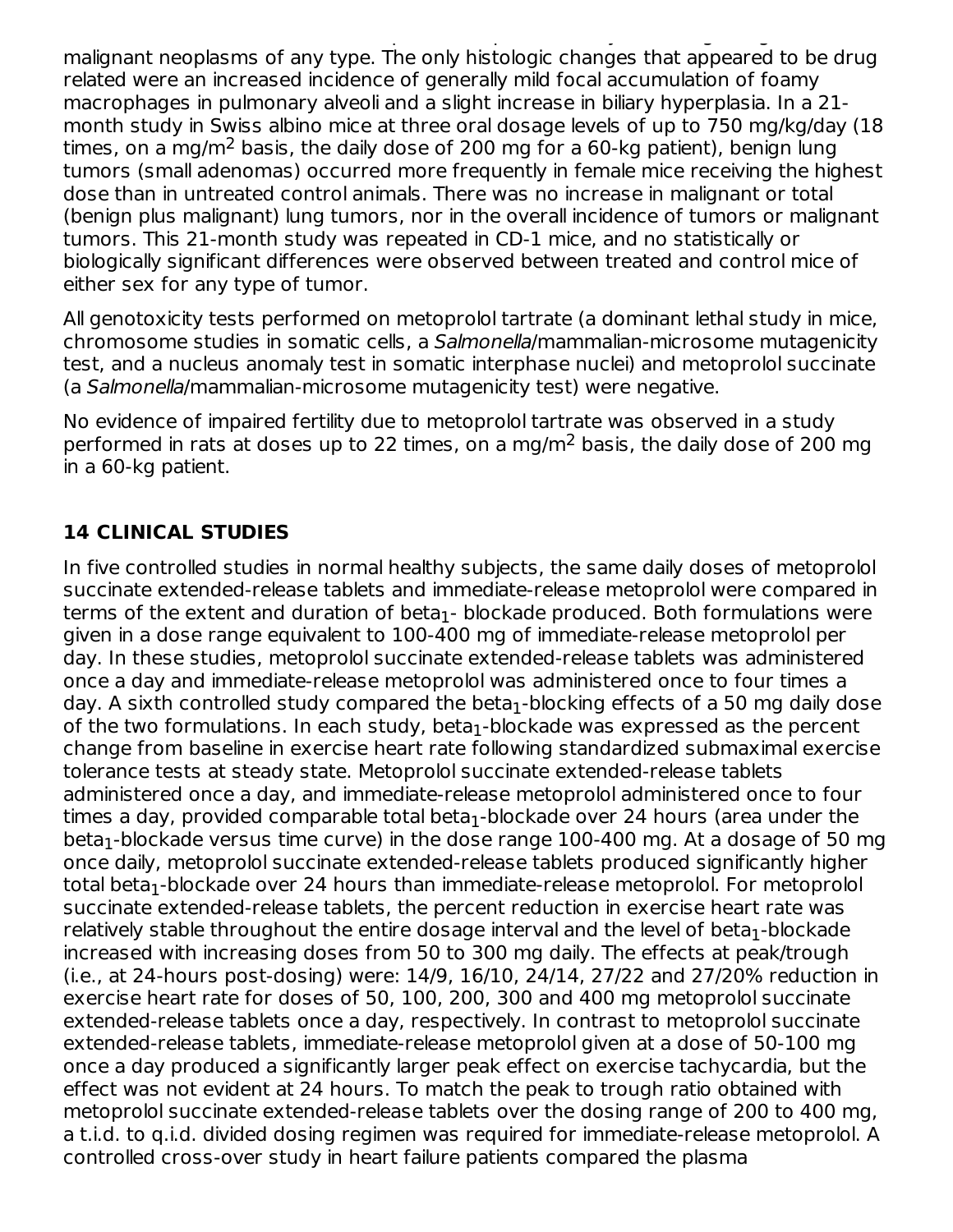concentrations and beta $_{\rm 1}$ -blocking effects of 50 mg immediate-release metoprolol administered t.i.d., 100 mg and 200 mg metoprolol succinate extended-release tablets once daily. A 50 mg dose of immediate-release metoprolol t.i.d. produced a peak plasma level of metoprolol similar to the peak level observed with 200 mg of metoprolol succinate extended-release tablets. A 200 mg dose of metoprolol succinate extendedrelease tablets produced a larger effect on suppression of exercise-induced and Holtermonitored heart rate over 24 hours compared to 50 mg t.i.d. of immediate-release metoprolol.

In a double-blind study, 1092 patients with mild-to-moderate hypertension were randomized to once daily metoprolol succinate extended-release tablets (25, 100, or 400 mg), felodipine extended-release tablets, the combination, or placebo. After 9 weeks, metoprolol succinate extended-release tablets alone decreased sitting blood pressure by 6-8/4-7 mmHg (placebo-corrected change from baseline) at 24 hours post-dose. The combination of metoprolol succinate extended-release tablets with felodipine extendedrelease tablets has greater effects on blood pressure.

In controlled clinical studies, an immediate-release dosage form of metoprolol was an effective antihypertensive agent when used alone or as concomitant therapy with thiazide-type diuretics at dosages of 100-450 mg daily. Metoprolol succinate extendedrelease tablets, in dosages of  $100$  to 400 mg once daily, produces similar  $_1$ -blockade as conventional metoprolol tablets administered two to four times daily. In addition, metoprolol succinate extended-release tablets administered at a dose of 50 mg once daily lowered blood pressure 24-hours post-dosing in placebo-controlled studies. In controlled, comparative, clinical studies, immediate-release metoprolol appeared comparable as an antihypertensive agent to propranolol, methyldopa, and thiazide-type diuretics, and affected both supine and standing blood pressure. Because of variable plasma levels attained with a given dose and lack of a consistent relationship of antihypertensive activity to drug plasma concentration, selection of proper dosage requires individual titration.

#### **14.1 Angina Pectoris**

By blocking catecholamine-induced increases in heart rate, in velocity and extent of myocardial contraction, and in blood pressure, metoprolol reduces the oxygen requirements of the heart at any given level of effort, thus making it useful in the longterm management of angina pectoris.

In controlled clinical trials, an immediate-release formulation of metoprolol has been shown to be an effective antianginal agent, reducing the number of angina attacks and increasing exercise tolerance. The dosage used in these studies ranged from 100 to 400 mg daily. Metoprolol succinate extended-release tablets, in dosages of 100 to 400 mg once daily, has been shown to possess beta-blockade similar to conventional metoprolol tablets administered two to four times daily.

## **14.2 Heart Failure**

MERIT-HF was a double-blind, placebo-controlled study of metoprolol succinate extended-release tablets conducted in 14 countries including the US. It randomized 3991 patients (1990 to metoprolol succinate extended-release tablets) with ejection fraction 0.40 and NYHA Class II-IV heart failure attributable to ischemia, hypertension, or cardiomyopathy. The protocol excluded patients with contraindications to beta-blocker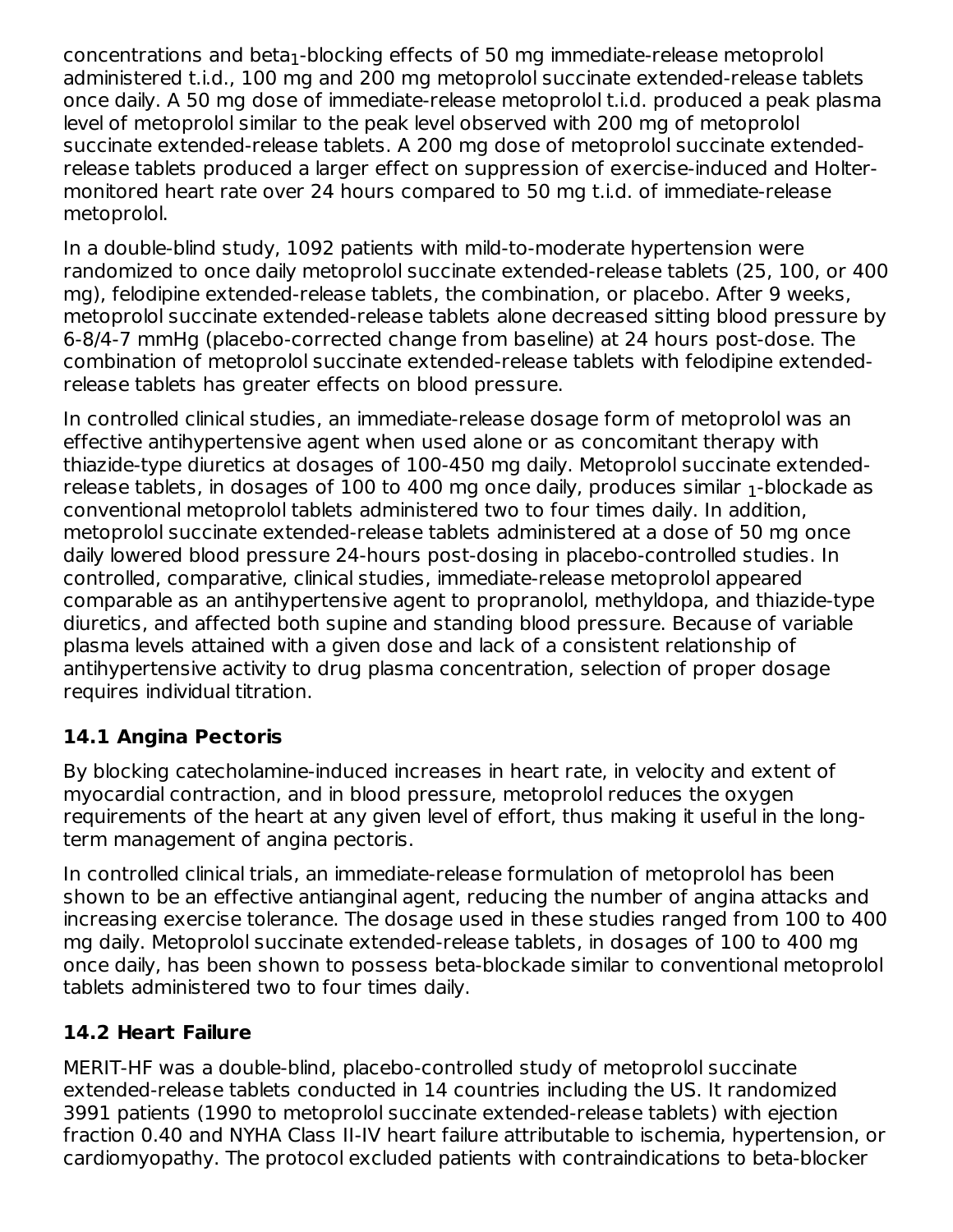use, those expected to undergo heart surgery, and those within 28 days of myocardial infarction or unstable angina. The primary endpoints of the trial were (1) all-cause mortality plus all-cause hospitalization (time to first event) and (2) all-cause mortality. Patients were stabilized on optimal concomitant therapy for heart failure, including diuretics, ACE inhibitors, cardiac glycosides, and nitrates. At randomization, 41% of patients were NYHA Class II; 55% NYHA Class III; 65% of patients had heart failure attributed to ischemic heart disease; 44% had a history of hypertension; 25% had diabetes mellitus; 48% had a history of myocardial infarction. Among patients in the trial, 90% were on diuretics, 89% were on ACE inhibitors, 64% were on digitalis, 27% were on a lipid-lowering agent, 37% were on an oral anticoagulant, and the mean ejection fraction was 0.28. The mean duration of follow-up was one year. At the end of the study, the mean daily dose of metoprolol succinate extended-release tablets was 159 mg.

The trial was terminated early for a statistically significant reduction in all-cause mortality  $(34\%$ , nominal  $p= 0.00009$ ). The risk of all-cause mortality plus all-cause hospitalization was reduced by  $19\%$  ( $p= 0.00012$ ). The trial also showed improvements in heart failurerelated mortality and heart failure-related hospitalizations, and NYHA functional class.

The table below shows the principal results for the overall study population. The figure below illustrates principal results for a wide variety of subgroup comparisons, including US vs. non-US populations (the latter of which was not pre-specified). The combined endpoints of all-cause mortality plus all-cause hospitalization and of mortality plus heart failure hospitalization showed consistent effects in the overall study population and the subgroups, including women and the US population. However, in the US subgroup (n=1071) and women (n=898), overall mortality and cardiovascular mortality appeared less affected. Analyses of female and US patients were carried out because they each represented about 25% of the overall population. Nonetheless, subgroup analyses can be difficult to interpret and it is not known whether these represent true differences or chance effects.

| <b>Clinical Endpoint</b>                                                      | Number of Patients    |                                                                       | Relative<br><b>Risk</b><br>CI)   | Risk<br>(95%With<br>Metoprololvalue<br>Succinate<br><b>Extended-Release</b><br>tablets | Reduction Nominal P- |
|-------------------------------------------------------------------------------|-----------------------|-----------------------------------------------------------------------|----------------------------------|----------------------------------------------------------------------------------------|----------------------|
|                                                                               | Placebo<br>$n = 2001$ | Metoprolol<br>Succinate<br>Extended-<br>Release<br>tablets $n = 1990$ |                                  |                                                                                        |                      |
| All-cause mortality 767<br>all-caused<br>plus<br>hospitalization <sup>*</sup> |                       | 641                                                                   | $ 0.81(0.73-$<br>$ 0.90\rangle$  | 19%                                                                                    | 0.00012              |
| All-cause mortality 217                                                       |                       | 145                                                                   | $ 0.66(0.53 -$<br>(0.81)         | 34%                                                                                    | 0.00009              |
| All-cause mortality 439<br>plus heart failure<br>$h$ ospitalization $*$       |                       | 311                                                                   | $ 0.69(0.60 -$<br>$ 0.80\rangle$ | 31%                                                                                    | 0.0000008            |

#### **Clinical Endpoints in the MERIT-HF Study**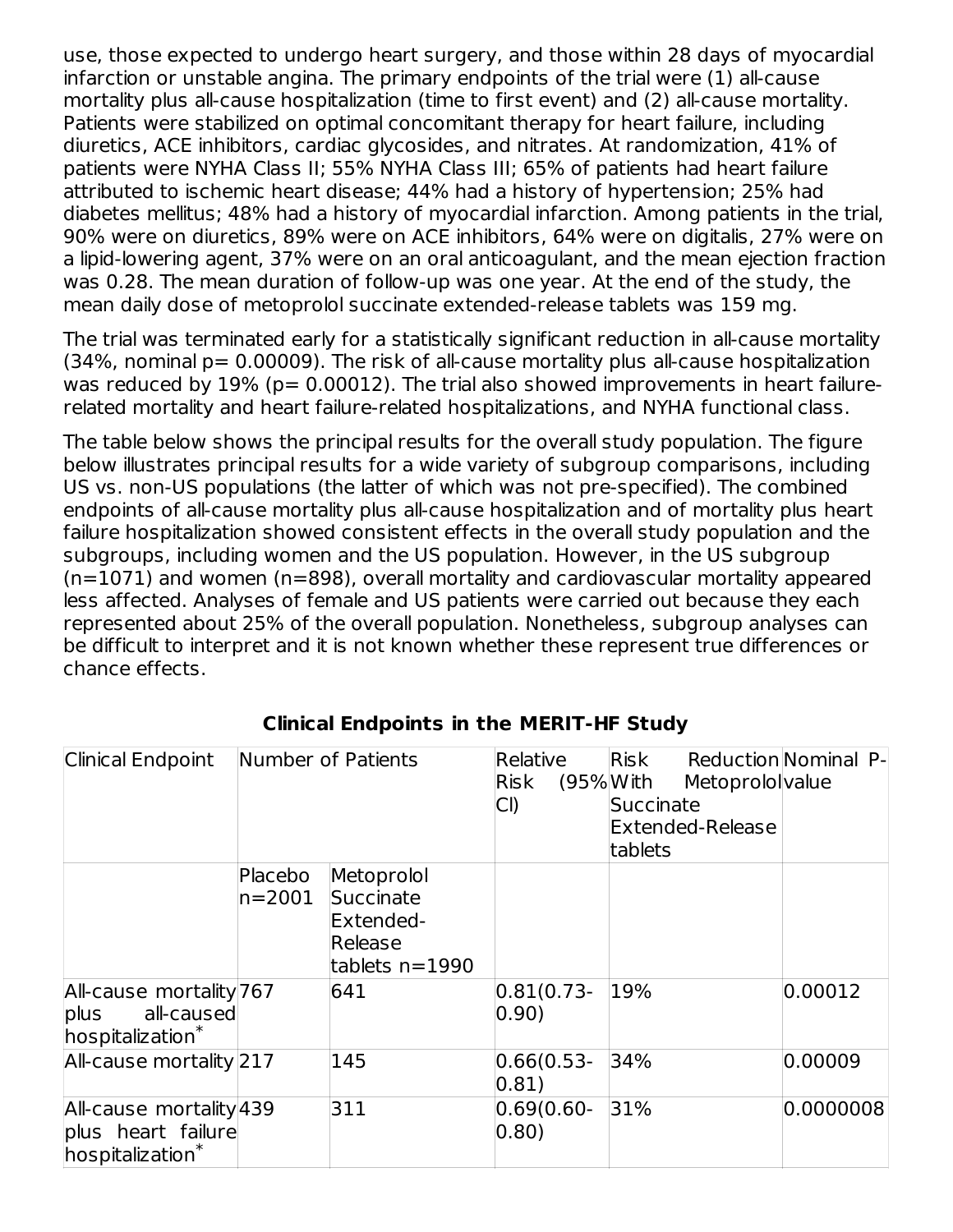| Cardiovascular<br>mortality                                               | 203   | 128 | $0.62(0.50 -$<br>(0.78)         | 38% | 0.000022  |
|---------------------------------------------------------------------------|-------|-----|---------------------------------|-----|-----------|
| Sudden death                                                              | 132   | 79  | $0.59(0.45 -$<br>$ 0.78\rangle$ | 41% | 0.0002    |
| Death<br>due<br>worsening<br>heart<br>failure                             | to 58 | 30  | $0.51(0.33 -$<br>(0.79)         | 49% | 0.0023    |
| <b>Hospitalizations</b><br>due to worsening<br>heart failure <sup>†</sup> | 451   | 317 | N/A                             | N/A | 0.0000076 |
| Cardiovascular<br>hospitalization <sup>†</sup>                            | 773   | 649 | N/A                             | N/A | 0.00028   |

\* Time to first event

† Comparison of treatment groups examines the number of hospitalizations (Wilcoxon test); relative risk and risk reduction are not applicable.



**Results for Subgroups in MERIT-HF** 

US = United States; NYHA = New York Heart Association; EF = ejection fraction; MI = myocardial infarction;  $HR = heart rate.$ 

#### **15 REFERENCES**

1. Devereaux PJ, Yang H, Yusuf S, Guyatt G, Leslie K, Villar JC et al. Effects of extendedrelease metoprolol succinate in patients undergoing non-cardiac surgery (POISE trial): a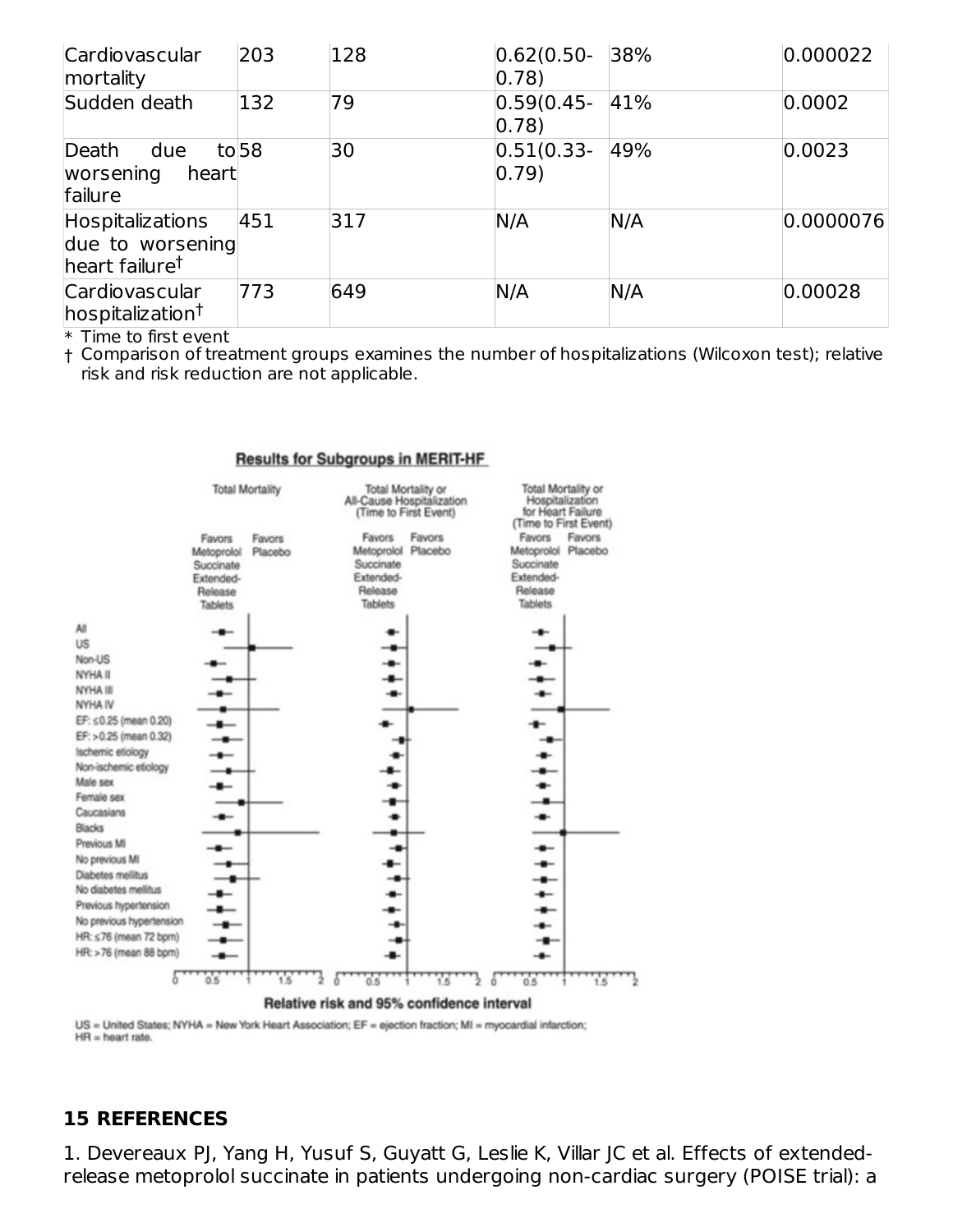randomised controlled trial. Lancet. 2008; 371:1839-47.

#### **16 HOW SUPPLIED/STORAGE AND HANDLING**

NDC: 71335-0864-1: 30 Tablets in a BOTTLE NDC: 71335-0864-2: 100 Tablets in a BOTTLE NDC: 71335-0864-3: 90 Tablets in a BOTTLE NDC: 71335-0864-4: 120 Tablets in a BOTTLE NDC: 71335-0864-5: 60 Tablets in a BOTTLE NDC: 71335-0864-7: 10 Tablets in a BOTTLE NDC: 71335-0864-6: 180 Tablets in a BOTTLE

#### **17 PATIENT COUNSELING INFORMATION**

Advise patients to take metoprolol succinate extended-release tablets regularly and continuously, as directed, preferably with or immediately following meals. If a dose is missed, the patient should take only the next scheduled dose (without doubling it). Patients should not interrupt or discontinue metoprolol succinate extended-release tablets without consulting the physician.

Advise patients (1) to avoid operating automobiles and machinery or engaging in other tasks requiring alertness until the patient's response to therapy with metoprolol succinate extended-release tablets has been determined; (2) to contact the physician if any difficulty in breathing occurs; (3) to inform the physician or dentist before any type of surgery that he or she is taking metoprolol succinate extended-release tablets.

Heart failure patients should be advised to consult their physician if they experience signs or symptoms of worsening heart failure such as weight gain or increasing shortness of breath.

# ingenus<sup>®</sup>

#### **SPL UNCLASSIFIED**

Manufactured for: Ingenus Pharmaceuticals LLC Orlando, FL 32839-6408 Customer toll-free number: 1-877-748-1970 Manufactured by: Novast Laboratories Ltd. Nantong, China 226009 Rx Only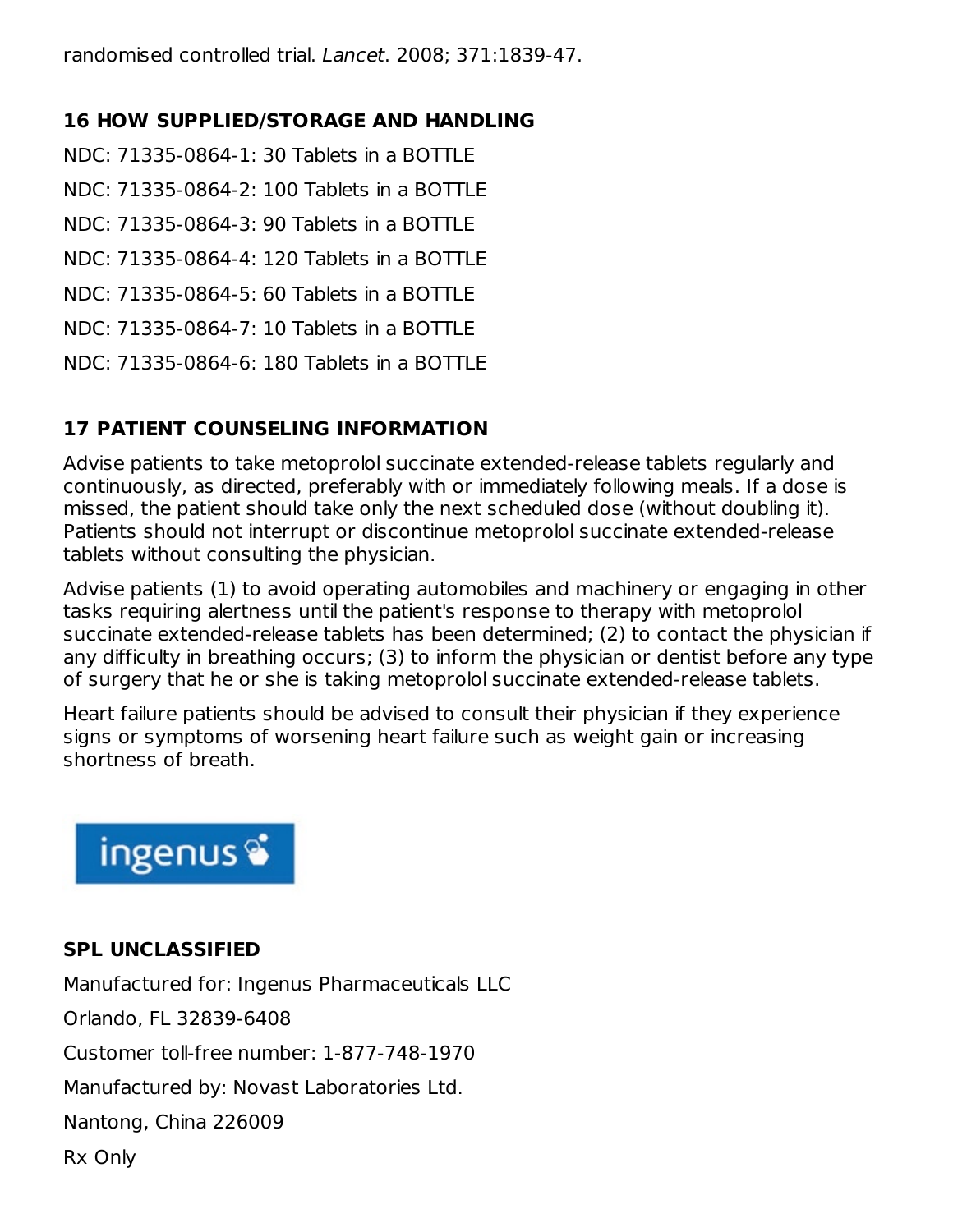|            | Packaged by Bryant Ranch Prepack                  |                | Burbank. CA 91504                                      |
|------------|---------------------------------------------------|----------------|--------------------------------------------------------|
|            | <b>Metoprolol</b><br><b>Succinate ER</b>          | $\overline{Q}$ | <b>WHITE ROUND N;50</b>                                |
|            | <b>50mg Tablet</b>                                | 1523487        |                                                        |
|            | <b>Compare To</b>                                 |                | Store at room temp of<br>$20^{\circ}$ -25°C (68°-77°F) |
|            | Toprol XL 50mg Tablet<br>Novast Laboratories Ltd. | <b>RX Only</b> | Keep all drugs out of<br>reach of children.            |
| # 30       | <b>EXP MM/YY</b>                                  |                |                                                        |
| <b>NDC</b> | 7133508641                                        |                | 04241301523487                                         |

| <b>METOPROLOL SUCCINATE</b><br>metoprolol succinate tablet, extended release     |                                          |                              |                                      |       |  |
|----------------------------------------------------------------------------------|------------------------------------------|------------------------------|--------------------------------------|-------|--|
|                                                                                  |                                          |                              |                                      |       |  |
| <b>Product Information</b>                                                       |                                          |                              |                                      |       |  |
| <b>Product Type</b>                                                              | <b>HUMAN PRESCRIPTION</b><br><b>DRUG</b> | <b>Item Code</b><br>(Source) | NDC: 71335-0864 (NDC: 50742-<br>616) |       |  |
| <b>Route of Administration</b>                                                   | ORAI                                     |                              |                                      |       |  |
|                                                                                  |                                          |                              |                                      |       |  |
|                                                                                  |                                          |                              |                                      |       |  |
| <b>Active Ingredient/Active Moiety</b>                                           |                                          |                              |                                      |       |  |
| <b>Basis of Strength Strength</b><br><b>Ingredient Name</b>                      |                                          |                              |                                      |       |  |
| <b>METOPROLOL SUCCINATE (UNII: TH25PD4CCB) (METOPROLOL -</b><br>UNII:GEB06NHM23) |                                          |                              | <b>METOPROLOL</b><br><b>TARTRATE</b> | 50 mg |  |
|                                                                                  |                                          |                              |                                      |       |  |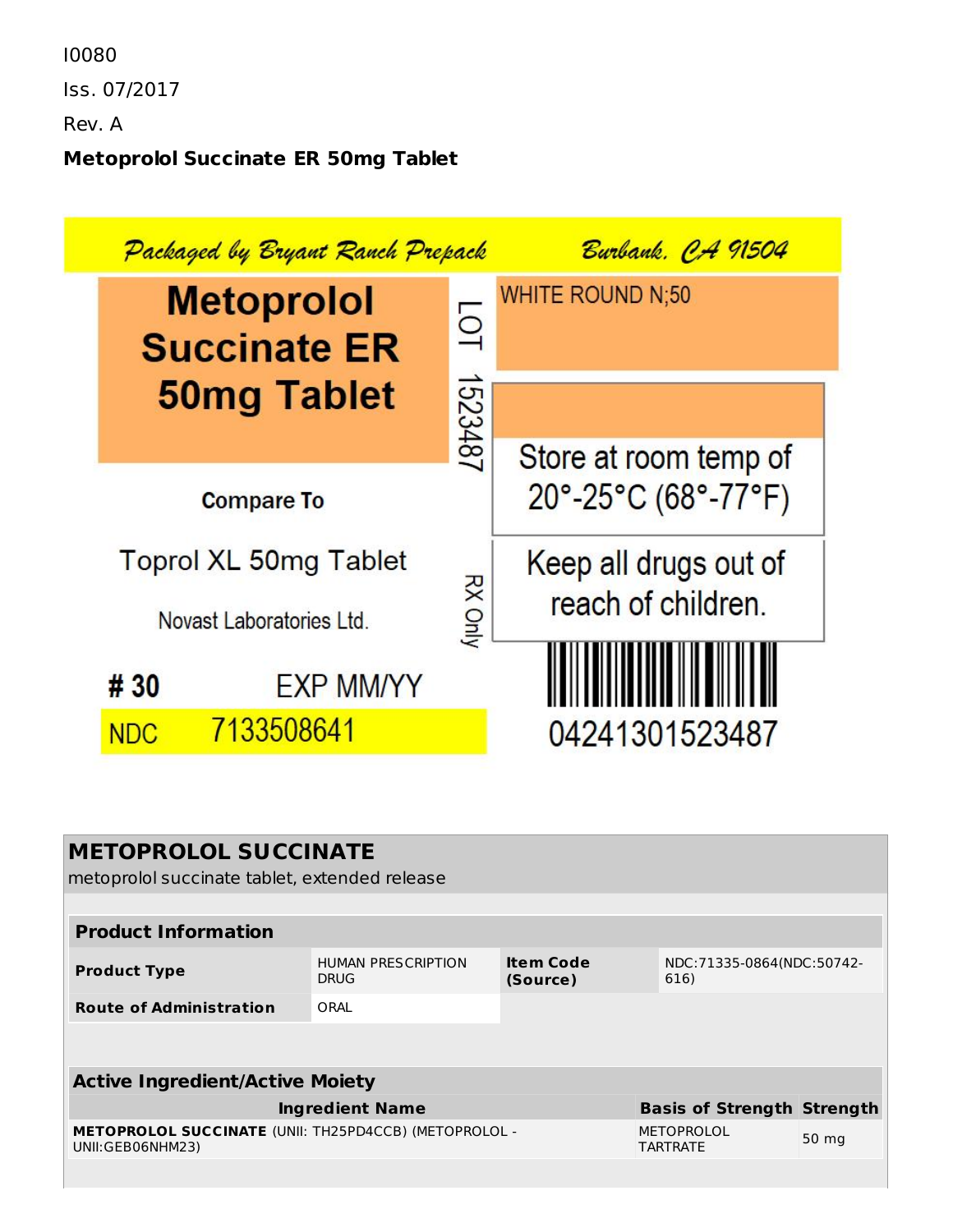| <b>Inactive Ingredients</b>                             |                 |
|---------------------------------------------------------|-----------------|
| <b>Ingredient Name</b>                                  | <b>Strength</b> |
| <b>POVIDONE, UNSPECIFIED (UNII: FZ989GH94E)</b>         |                 |
| <b>ETHYLCELLULOSE, UNSPECIFIED (UNII: 7Z8S9VYZ4B)</b>   |                 |
| POLYETHYLENE GLYCOL, UNSPECIFIED (UNII: 3WQ0SDW1A)      |                 |
| HYDROXYPROPYL CELLULOSE, UNSPECIFIED (UNII: 9XZ8H6N6OH) |                 |
| <b>TRIETHYL CITRATE</b> (UNII: 8Z96QXD6UM)              |                 |
| <b>MAGNESIUM STEARATE (UNII: 70097M6I30)</b>            |                 |
| MICROCRYSTALLINE CELLULOSE (UNII: OP1R32D61U)           |                 |
| <b>TITANIUM DIOXIDE (UNII: 15FIX9V2JP)</b>              |                 |
| <b>POLYDEXTROSE (UNII: VH2XOU12IE)</b>                  |                 |
| <b>HYPROMELLOSE, UNSPECIFIED (UNII: 3NXW29V3WO)</b>     |                 |
| <b>TRIACETIN</b> (UNII: XHX3C3X673)                     |                 |

#### **Product Characteristics**

| Color           | <b>WHITE</b> | <b>Score</b>        | 2 pieces        |
|-----------------|--------------|---------------------|-----------------|
| <b>Shape</b>    | <b>ROUND</b> | <b>Size</b>         | 9 <sub>mm</sub> |
| <b>Flavor</b>   |              | <b>Imprint Code</b> | N:50            |
| <b>Contains</b> |              |                     |                 |

#### **Packaging**

| 30 in 1 BOTTLE; Type 0: Not a Combination<br>NDC: 71335-<br>06/21/2018<br>0864-1<br><b>Product</b><br>NDC: 71335-<br>100 in 1 BOTTLE; Type 0: Not a Combination<br>$\overline{2}$<br>07/09/2018<br>0864-2<br>Product<br>90 in 1 BOTTLE; Type 0: Not a Combination<br>3 NDC:71335-<br>06/13/2018<br>0864-3<br><b>Product</b><br>120 in 1 BOTTLE; Type 0: Not a Combination<br>NDC: 71335-<br>4<br>11/24/2021<br>0864-4<br>Product<br>60 in 1 BOTTLE; Type 0: Not a Combination<br>5 NDC: 71335-<br>11/24/2021<br>0864-5<br>Product<br>NDC: 71335-<br>10 in 1 BOTTLE; Type 0: Not a Combination<br>6<br>11/24/2021 | <b>Marketing Start</b><br><b>Marketing End</b><br><b>Date</b> |
|------------------------------------------------------------------------------------------------------------------------------------------------------------------------------------------------------------------------------------------------------------------------------------------------------------------------------------------------------------------------------------------------------------------------------------------------------------------------------------------------------------------------------------------------------------------------------------------------------------------|---------------------------------------------------------------|
|                                                                                                                                                                                                                                                                                                                                                                                                                                                                                                                                                                                                                  |                                                               |
|                                                                                                                                                                                                                                                                                                                                                                                                                                                                                                                                                                                                                  |                                                               |
|                                                                                                                                                                                                                                                                                                                                                                                                                                                                                                                                                                                                                  |                                                               |
|                                                                                                                                                                                                                                                                                                                                                                                                                                                                                                                                                                                                                  |                                                               |
|                                                                                                                                                                                                                                                                                                                                                                                                                                                                                                                                                                                                                  |                                                               |
| 0864-7<br>Product                                                                                                                                                                                                                                                                                                                                                                                                                                                                                                                                                                                                |                                                               |
| 180 in 1 BOTTLE; Type 0: Not a Combination<br>NDC: 71335-<br>04/06/2021<br>0864-6<br>Product                                                                                                                                                                                                                                                                                                                                                                                                                                                                                                                     |                                                               |

# **Marketing Information**

| Marketing | <b>Application Number or Monograph</b> | <b>Marketing Start</b> | <b>Marketing End</b> |
|-----------|----------------------------------------|------------------------|----------------------|
| Category  | <b>Citation</b>                        | Date                   | Date                 |
| ANDA      | ANDA204106                             | 02/06/2018             |                      |

**Labeler -** Bryant Ranch Prepack (171714327)